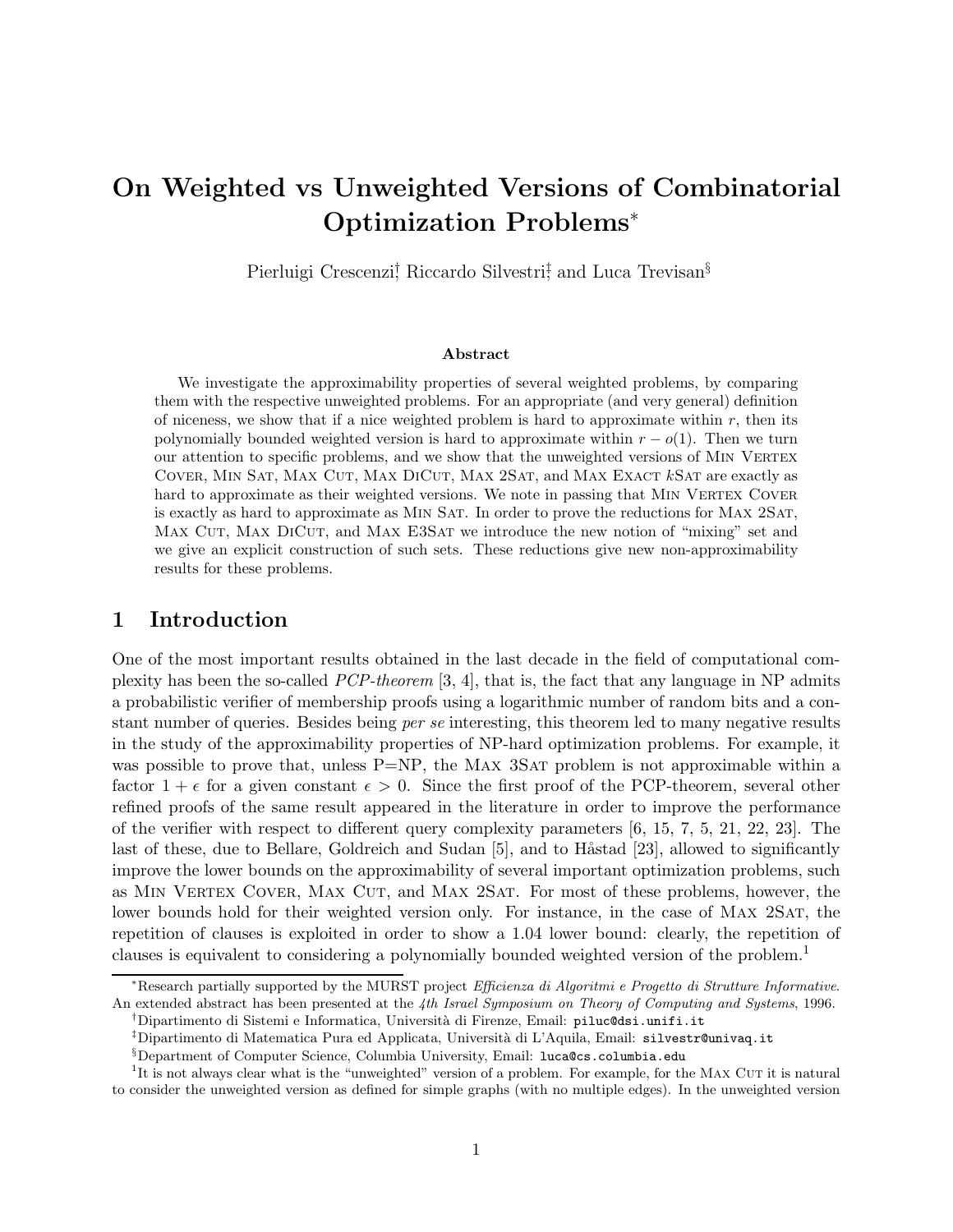On the other hand, many approximation algorithms for optimization problems ensure a particular performance ratio only if weights are not allowed. In order to achieve the same performance ratio in the weighted case, algorithm developers had to consider different and often more complicated techniques. For instance, the 2-approximate algorithm for unweighted MIN VERTEX COVER is based on a simple greedy procedure to find a maximal matching in the graph [18]. In order to obtain the first 2-approximate algorithm for the weighted version, instead, a linear programming formulation of the problem has been used by Nemhauser and Trotter [30]. In some cases, it is not known whether the same performance ratio is obtainable. For instance, while the unweighted Max CLIQUE problem is approximable within  $O(n/\log^2 n)$  where n denotes the number of vertices in the graph [8], the best approximation algorithm for the weighted version of this problem reaches a factor of  $O((\log \log n)^2 n / \log^2 n)$  [20].

Finally, it is well-known that several NP-hard optimization problems turn out to be tractable whenever a polynomial bound is imposed on the weights that appear in the instance [16]. For example, the MIN PARTITION problem can be solved in time  $O(nb)$  where n denotes the number of elements and b denotes the sum of their weights: clearly, if any upper bound were imposed on the weights in advance, even a polynomial function of  $n$ , this algorithm would be a polynomial-time algorithm for the restricted problem.

The goal of this paper is to study the relative complexity of the arbitrarily weighted version, the polynomially bounded weighted version<sup>2</sup>, and the unweighted version of an optimization problem with respect to their approximability properties. The above three considerations may suggest that these three versions have different hardness of approximation. Surprisingly, we will see that for several interesting problems the approximation threshold is exactly the same for all three versions.

#### 1.1 Related Results

Many optimization problems have been studied both in the weighted and in the unweighted version. A list of such results is contained in the compendium of NP optimization problems by Crescenzi and Kann [10]. Bellare, Goldreich and Sudan [5] present a reduction from the MAX CUT problem in multi-graphs (or, equivalently, in weighted graph with a polynomial bound on the weights) to MAX CUT in simple graphs. Unlike the reduction that we present in this paper, the reduction of Bellare et al. does not preserve the existence of approximation algorithms with the *same* performance ratio.

From a more structural point of view, we recall the following results.

In [31] Papadimitriou and Yannakakis introduce the the class Max NP and study its extension to weighted problems. They also show that the very same algorithmic technique can be used to approximate both the problems in Max NP and those in the weighted version of this class. More recently, Zimand [34] studied the approximability properties of logically defined weighted problems, allowing both positive and negative weights. It turns out that the hardness of approximation dramatically increases when negative weights are admitted.

Finally, in [12] Crescenzi and Trevisan proved that any arbitrarily weighted approximable problem is reducible to a polynomially bounded weighted approximable problem by means of an approximation-preserving reduction (this result has been used by Khanna, Motwani, Sudan and Vazirani [27] to prove the APX-completeness of MAX 3SAT).

of Max Sat and of constraint satisfaction problems, instead, the repetition of clauses is typically allowed. However, when MAX Cut for simple graphs is reformulated as a constraint satisfaction problem there is no repetition of clauses. To resolve such an ambiguity and to obtain the strongest results, we choose to define unweighted version of constraint satisfaction problems so that clauses are not repeated.

<sup>2</sup>That is, the version of the problem in which weights are polynomially bounded in the size of the input.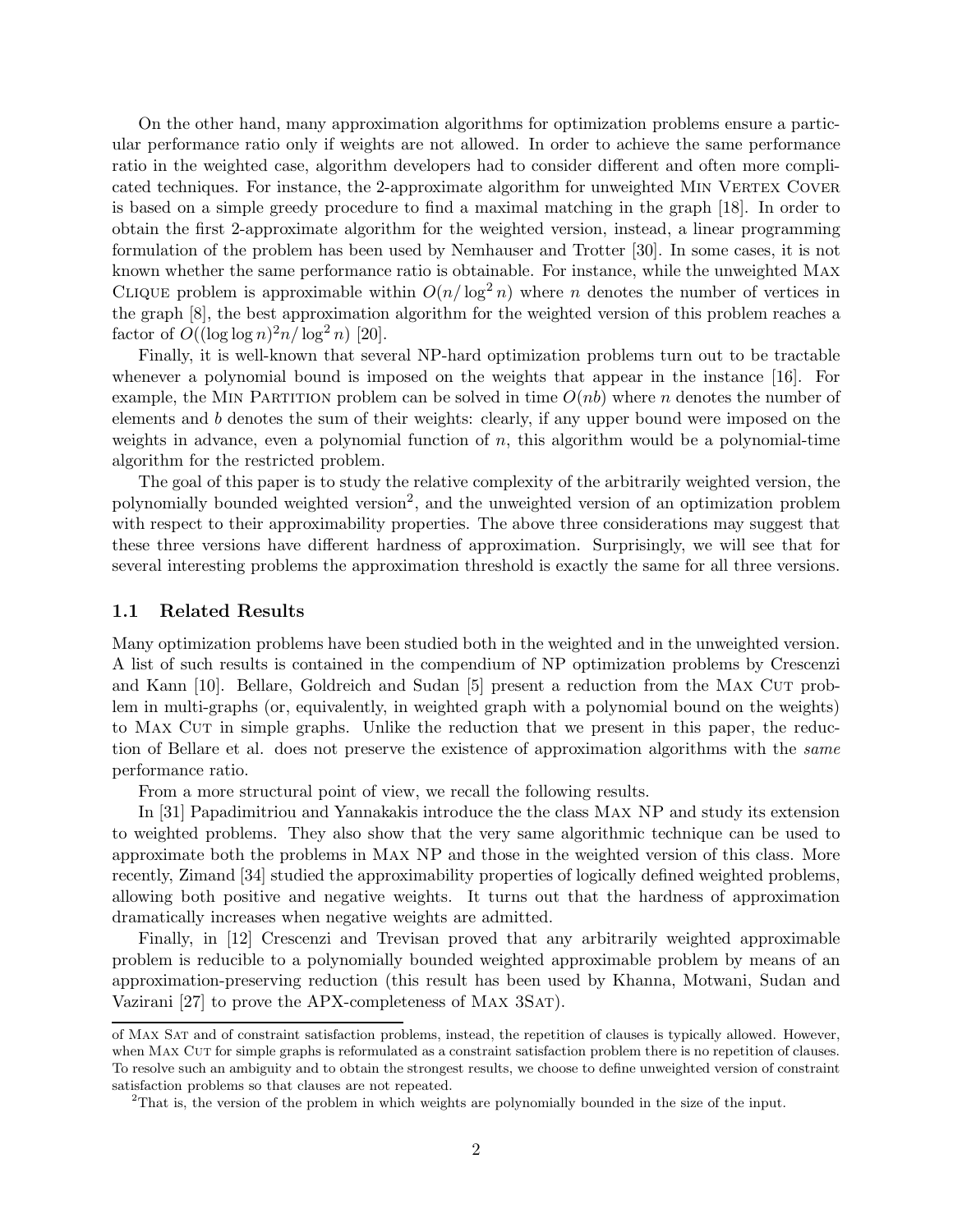### 1.2 Our Results

The first result of this paper states that, for any weighted optimization problem satisfying a particular "niceness" property, *the approximation threshold of the unbounded version and that of a polynomially bounded version are equal*. Informally, an optimization problem is nice if the feasibility of a solution does not depend on its measure. Many important optimization problems are nice: for instance, MIN VERTEX COVER and all problems in MAX NP, such as MAX CUT and MAX SAT, are nice optimization problems.

Because of this result, we will restrict our attention on polynomially bounded weighted versions of nice optimization problems. In particular, we will consider the following well-known optimization problems: MIN VERTEX COVER, MIN SAT, MAX CUT, MAX DICUT, MAX 2SAT, and MAX EXACT kSat. For all of them, we will be able to prove that *the approximation threshold of the weighted version is exactly the same as the approximation threshold of the unweighted version*. <sup>3</sup> The first two results will be obtained by showing quite simple approximation preserving reductions between the two versions of the problem (we note in passing that MIN VERTEX COVER is exactly as hard to approximate as MIN SAT). On the other hand, the result for MAX CUT and MAX DICUT are based on a more sophisticated reduction technique which is mainly based on the existence of graphs with a particular "mixing" property. The existence of these graphs is a more or less direct consequence of previous results obtained in the field of hash functions. As far as we know, this is the first time that dense expander graphs are used in order to obtain non-approximability results (indeed, Papadimitriou and Yannakakis [31] use sparse expanders to prove completeness results in the class MAX SNP). In order to extend our technique to MAX EXACT kSAT and other constraint satisfaction problems we introduce the new notion of "mixing" set and we give an explicit construction of such sets (we believe that this notion is *per se* interesting and may be applied to other derandomized constructions).

The above reductions imply improved non-approximability results for the unweighted versions of the Max Cut and the Max DiCut problems and give the first explicit non-approximability results for the unweighted versions of the MAX E3SAT and the MAX 2SAT problems.

### 1.3 Preliminaries

An *optimization problem* A consists of three objects: (1) the set I of instances, (2) for any instance  $x \in I$ , a set sol(x) of solutions, and (3) for any instance  $x \in I$  and for any solution  $y \in sol(x)$ , a measure  $m(x, y)$ . The goal of an optimization problem is, given an instance x, to find an optimum solution  $\gamma$ , that is, a solution whose measure is maximum or minimum depending on whether the problem is a maximization or a minimization one (see also [9]). In the following opt will denote the function that maps an instance  $x$  into the measure of an optimum solution.

Let A be an optimization problem. For any instance x and for any solution  $y \in sol(x)$ , the *performance ratio* of y with respect to x is defined as

$$
R_A(x, y) = \max \left\{ \frac{\text{opt}(x)}{\text{m}(x, y)}, \frac{\text{m}(x, y)}{\text{opt}(x)} \right\}.
$$

Observe that the performance ratio is always a number greater than or equal to 1 and is as close to 1 as the solution is close to an optimum solution.

Let  $r : \mathcal{N} \to [1,\infty)$ . We say that an algorithm T for an optimization problem A is  $r(n)$ *approximate* if, for any instance x of size n, the performance ratio of the feasible solution  $T(x)$  with

<sup>&</sup>lt;sup>3</sup>Our results do not apply directly to MAX 2SAT, but rather apply to its restricted version MAX E2SAT. However, Yannakakis [33] proves that the approximation threshold of the two problems is the same.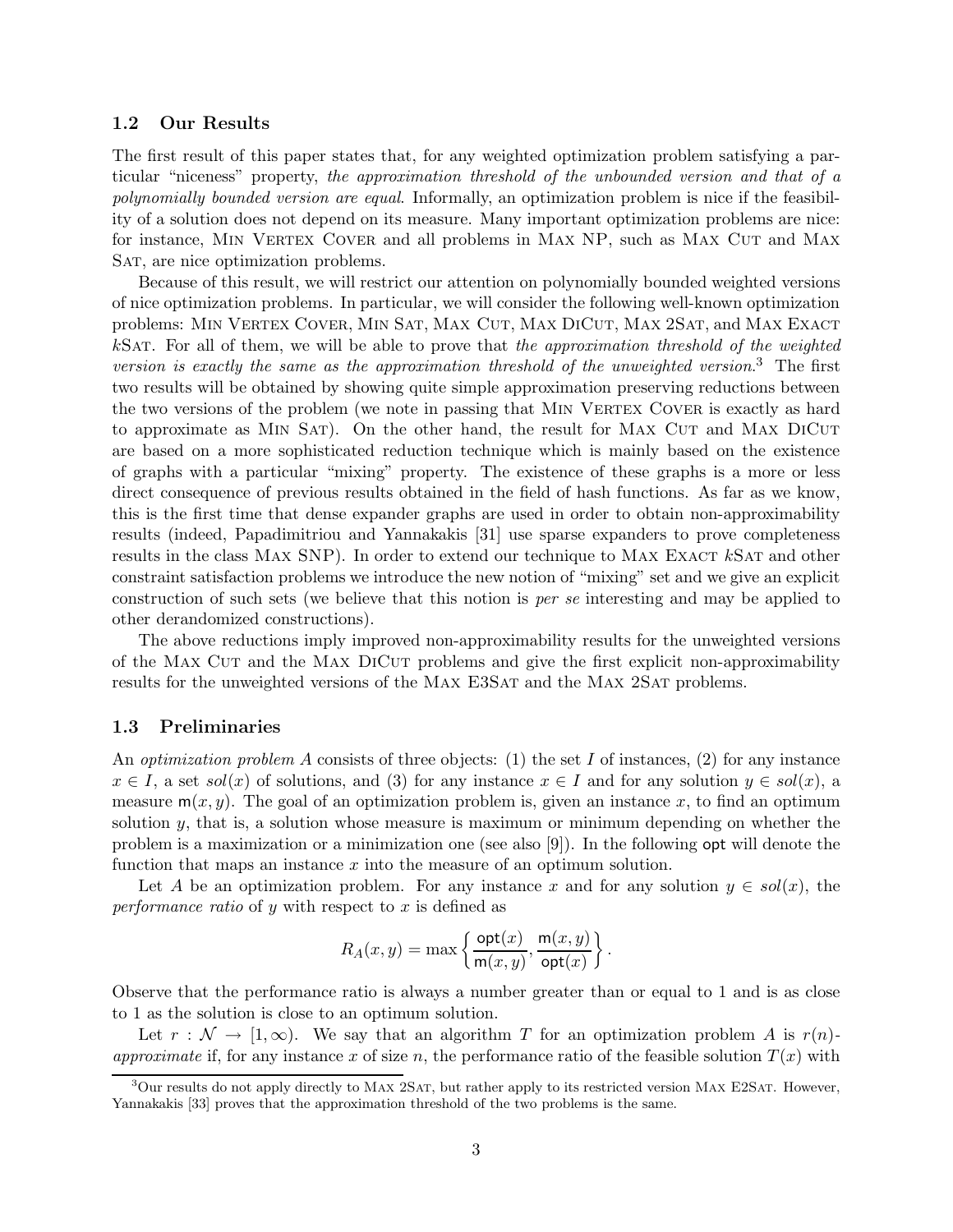respect to x is at most  $r(n)$ . If a problem A admits an r-approximate polynomial-time algorithm for some constant  $r \geq 1$ , then we will say that A belongs to the *class APX*.

The *approximation threshold* of an optimization problem  $A \in APX$  is a real number  $r_A \geq 1$ such that, for any  $\epsilon > 0$ , A admits an  $(r_A + \epsilon)$ -approximate polynomial-time algorithm but A does not admit an  $(r_A - \epsilon)$ -approximate polynomial-time algorithm.

Let A and B be two optimization problems and let  $\alpha$  be a positive constant. A is said to be  $\alpha$ -*AP reducible* to *B* [11], in symbols  $A \leq_{\text{AP}}^{\alpha} B$ , if two functions f and g exist such that:

- 1. For every  $x \in I_A$  and for every  $r > 1$ ,  $f(x, r) \in I_B$ .
- 2. For every  $x \in I_A$ , for every  $r > 1$ , and for every  $y \in sol_B(f(x,r))$ ,  $g(x, y, r) \in sol_A(x)$ .
- 3. f and g are computable by two algorithms  $T_f$  and  $T_g$ , respectively, whose running time is polynomial for any fixed r.
- 4. For every  $x \in I_A$ , for every  $r > 1$ , and for every  $y \in sol_B(f(x,r))$ ,  $R_B(f(x,r), y) \leq r$  implies  $R_A(x, q(x, y, r)) \leq 1 + \alpha(r - 1).$

We also write  $A \equiv_{AP}^{\alpha} B$  when  $A \leq_{AP}^{\alpha} B$  and  $B \leq_{AP}^{\alpha} A$ . Observe that if  $A \leq_{AP}^{\alpha} B$  for any  $\alpha > 1$ , then the approximation threshold of  $A$  is at most equal to the approximation threshold of  $B$ . In particular, if  $A \equiv_{AP}^{\alpha} B$  for any  $\alpha > 1$ , then the two problems have the same approximation threshold.

We denote by  $\mathcal{N} = \{0, 1, 2, \ldots\}$  the set of natural numbers. For a positive integer n, we denote by [n] the set  $\{1, 2, ..., n\}$ .

### 1.4 The Optimization Problems Studied in this Paper

The unweighted versions of the following problems can be obtained by simply imposing that  $\omega(\cdot)$ is a constant function equal to 1.

We start defining *constraint satisfaction problems*. The definitions below were given implicitly by Papadimitriou and Yannakakis [31] and are explicit in the work of Khanna et al. [27]. Constraint satisfaction problems are generalizations of the standard Max Sat problem where clauses can be arbitrary applications of boolean functions to subsets of the variables.

**Definition 1** *A* (*k*-ary) constraint function *is a boolean function*  $f: \{0, 1\}^k \to \{0, 1\}.$ 

When it is applied to variables  $x_1, \ldots, x_k$  (see the following definitions) the function f is thought of as imposing the constraint  $f(x_1, \ldots, x_k) = 1$ .

**Definition 2** A constraint family  $\mathcal F$  *is a finite collection of constraint functions. The arity of*  $\mathcal F$ *is the maximum arity of the functions in* F*.*

**Definition 3** *A* constraint *C over a variable set*  $x_1, \ldots, x_n$  *is a pair*  $C = (f, (i_1, \ldots, i_k))$  *where*  $f: \{0,1\}^k \to \{0,1\}$  *is a constraint function and*  $i_j \in [n]$  *for*  $j \in [k]$ *. Variable*  $x_j$  *is said to* occur *in* C if  $j \in \{i_1, \ldots, i_k\}$ . The constraint C is said to be satisfied by an assignment  $a_1, \ldots, a_n$  to  $x_1, \ldots, x_n$  if  $C(a_1, \ldots, a_n) = f(a_{i_1}, \ldots, a_{i_k}) = 1$ . We say that constraint C is from  $\mathcal{F}$  if  $f \in F$ .

### MAX WEIGHT  $\mathcal F$

For a function family  $\mathcal{F}$ , the *constraint satisfaction problem* MAX WEIGHT  $\mathcal{F}$ , is the optimization problem defined as follows: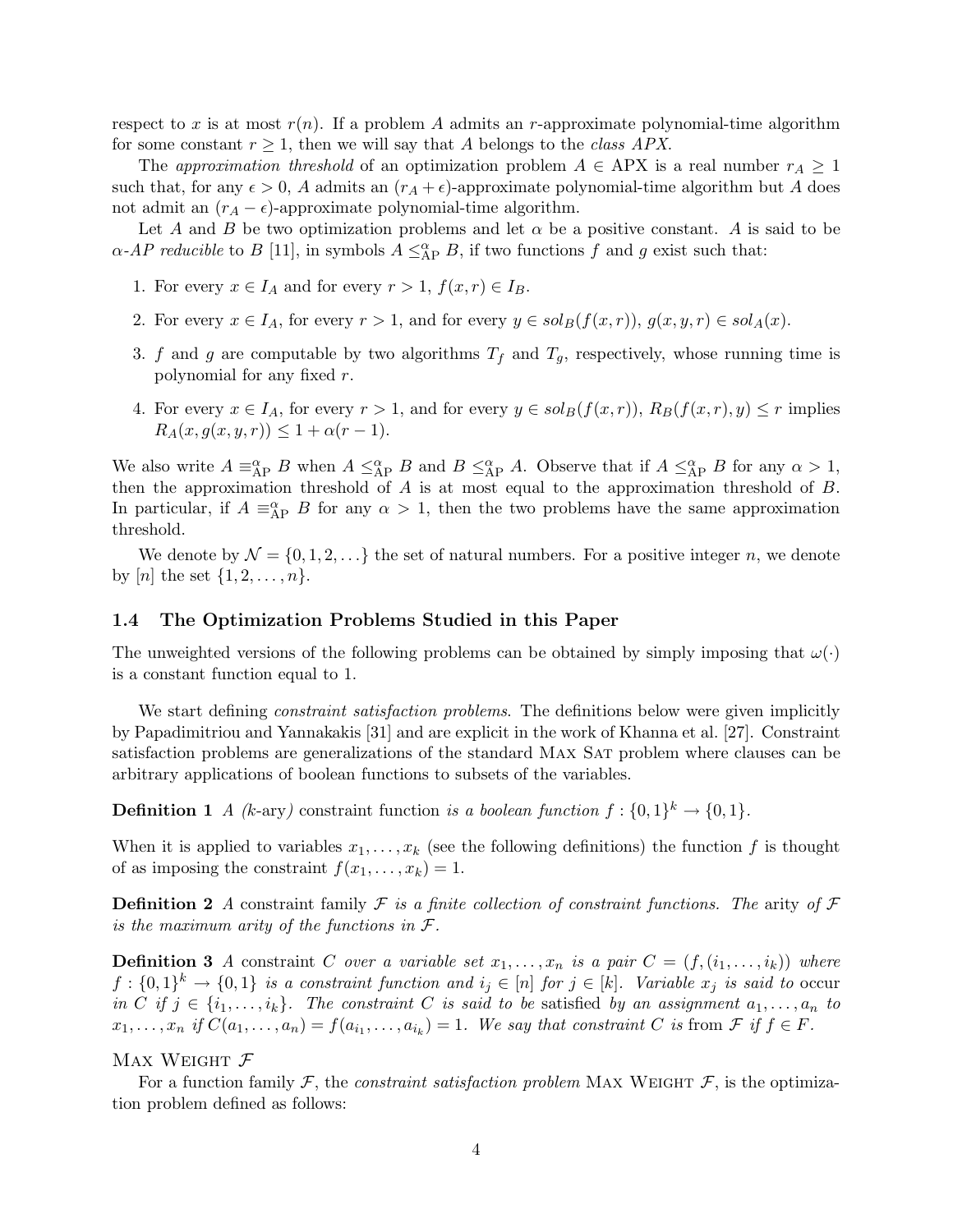INSTANCE: A collection  $\phi = \{C_1, \ldots, C_m\}$  of constraints from  $\mathcal F$  over variable set  $X = \{x_1, \ldots, x_n\}$ and a weight function  $\omega : \phi \to \mathcal{N}$ .

SOLUTION: A truth assignment  $\tau$  for the variables in X.

Measure: Total weight of the constraints satisfied by the truth assignment.

The problems Max Weight Sat, Max Weight kSat, Max Weight EkSat, Max Weight kCSP, are defined by specifying the set  $\mathcal F$  in the previous definition.

- The Max WEIGHT SAT problem is the Max WEIGHT  $\mathcal F$  problem where  $\mathcal F$  is the set of boolean functions expressible as a disjunction of literals.
- The Max Weight kSat (resp. Max Weight EkSat) problem is the Max Weight  $\mathcal F$ problem where  $\mathcal F$  is the set of boolean functions expressible as a disjunction of at most (resp. exactly)  $k$  literals.
- The MAX WEIGHT kCSP problem is the MAX WEIGHT  $\mathcal F$  problem where  $\mathcal F$  is the set of at most k-ary boolean functions.

MIN WEIGHT VERTEX COVER

INSTANCE: A pair  $(G, \omega)$  where  $G = (V, E)$  is a graph and  $\omega : V \to \mathcal{N}$ .

SOLUTION: A vertex cover for G, i.e., a subset  $V' \subseteq V$  such that, for each edge  $(u, v) \in E$ , at least one of  $u$  and  $v$  belongs to  $V'$ .

Measure: Sum of the weights of the vertices in the vertex cover.

MIN WEIGHT SAT

INSTANCE: A pair  $(C, \omega)$  where C is a collection of disjunctive clauses of literals and  $\omega : C \to \mathcal{N}$ .

SOLUTION: A truth assignment for the variables in  $C$ .

Measure: Sum of the weights of the clauses satisfied by the truth assignment.

MAX WEIGHT CUT

INSTANCE: A pair  $(G, \omega)$  where  $G = (V, E)$  is a graph and  $\omega : E \to \mathcal{N}$ .

SOLUTION: A partition of V into disjoint sets  $V_1$  and  $V_2$ .

MEASURE: Sum of the weights of the edges with one endpoint in  $V_1$  and one endpoint in  $V_2$ .

MAX WEIGHT DICUT

INSTANCE: A pair  $(G, \omega)$  where  $G = (V, E)$  is a directed graph and  $\omega : E \to \mathcal{N}$ .

SOLUTION: A partition of V into disjoint sets  $V_1$  and  $V_2$ .

MEASURE: Sum of the weights of the edges with the first endpoint in  $V_1$  and the second endpoint in  $V_2$ .

Note that MAX WEIGHT CUT (resp. MAX WEIGHT DICUT) can be seen as MAX WEIGHT  $\mathcal F$ with  $\mathcal{F} = \{x_1 \neq x_2\}$  (resp.  $\mathcal{F} = \{x_1 \land \neg x_2\}$ ).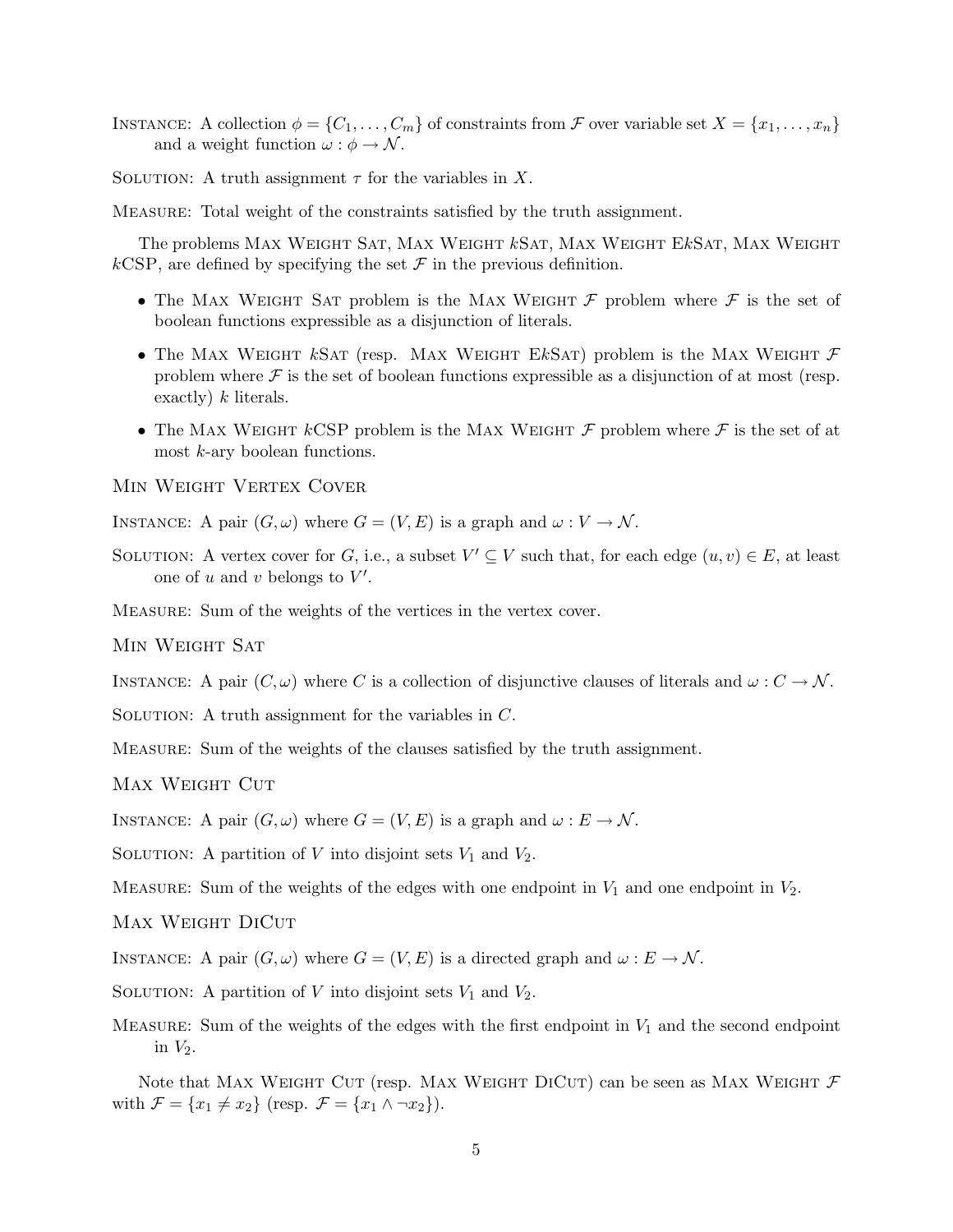# 2 Polynomially Bounded Weights vs. Unbounded Weights

In the following we will consider optimization problems whose goal is to find a set of objects satisfying a given property with the maximum (or minimum) weight sum. More formally, we say that an optimization problem A is a *subset problem* if:

- Any instance x of A is a triple  $(U, x', \omega)$ , where  $U = \{u_1, \ldots, u_n\}$  is a set of objects, x' is a (possibly empty) string, and  $\omega: U \to \mathcal{N}$  assigns a weight  $\omega(u)$  to any object  $u \in U$ .
- With any solution  $y \in sol(x)$  is associated a subset  $S \subseteq U$ , and the measure of y is equal to  $\sum_{u\in S}\omega(u).$

For example, consider the weighted version of the Max Sat problem. An instance is a triple  $(C, \epsilon, \omega)$  where C is the set of clauses and  $\omega : C \to \mathcal{N}$  is the function that weights the clauses. A solution is a truth-assignment to the variables in  $C$ : with any solution we can then associate the subset  $C' \subseteq C$  of satisfied clauses and the measure of the truth-assignment is the sum of the weights of the elements of C'. As another example, MIN WEIGHT VERTEX COVER can be expressed as follows: An instance is a triple  $(V, E, \omega)$  where V is the set of vertices, E is the set of edges, and  $\omega: V \to \mathcal{N}$  is the function that weights the vertices. A feasible solution is a subset  $V' \subseteq V$  that contains at least one endpoint for each edge in  $E$ , and the measure of  $V'$  is the sum of the weights of its elements.

A subset problem A is *nice* if, for any instance  $(U, x', \omega)$ , if y is a feasible solution, then, for any function  $\omega': U \to \mathcal{N}$ , y is a feasible solution for  $(U, x', \omega')$  as well. Roughly speaking, this property says that the definition of feasible solution in  $A$  is independent of the weights. It is easy to see that, for instance, MIN WEIGHT VERTEX COVER, MAX WEIGHT CUT and MAX WEIGHT  $\mathcal F$  (for any  $\mathcal{F}$  are nice.

Let A be a subset problem and p be a polynomial. We denote by  $A^p$  the restriction of A to instances x such that the sum of the weights is at most  $p(|x|)$ .

The following result exploits the scaling techniques used by Ibarra and Kim [24] to develop a fully polynomial-time approximation scheme for the knapsack problem. Although the proof is only an application of very standard ideas, we give it for completeness.

Theorem 4 *Let* A *be a nice subset problem in* APX*. A polynomial* p *exists such that, for any*  $r > 1$ , if  $A^p$  is r-approximable then A is  $(r + 1/n)$ -approximable, where n is the size of the input.

**PROOF:** We assume that A is a maximization problem (the proof for minimization problems is similar). Let A be  $r_0$ -approximable, let T be an  $r_0$ -approximate polynomial-time algorithm for A, and let  $t(x) = m(x, T(x))$ . For any instance x, we have that

$$
t(x) \le \mathsf{opt}(x) \le r_0 t(x).
$$

Let  $x = (U, x', \omega)$  be an instance of size n. Note that  $|U| \leq n$ . We define a new *scaled down* weight function  $\tilde{\omega}$ , such that, for any  $u \in U$ ,

$$
\tilde{\omega}(u) = \left\lfloor \frac{\omega(u)n^2}{t(x)} \right\rfloor.
$$

Note that, since A is nice, the set of feasible solutions for  $(U, x', \omega)$  is equal to that of  $(U, x', \tilde{\omega})$ . Moreover, we may assume without loss of generality that  $\omega(u) \le r_0 t(x)$  for any  $u \in U$ . It follows that  $\tilde{\omega}(u) \leq r_0 n^2$  for any  $u \in U$ . Thus,  $\tilde{x} = (U, x', \tilde{\omega})$  is an instance of  $A^{r_0 n^3}$ .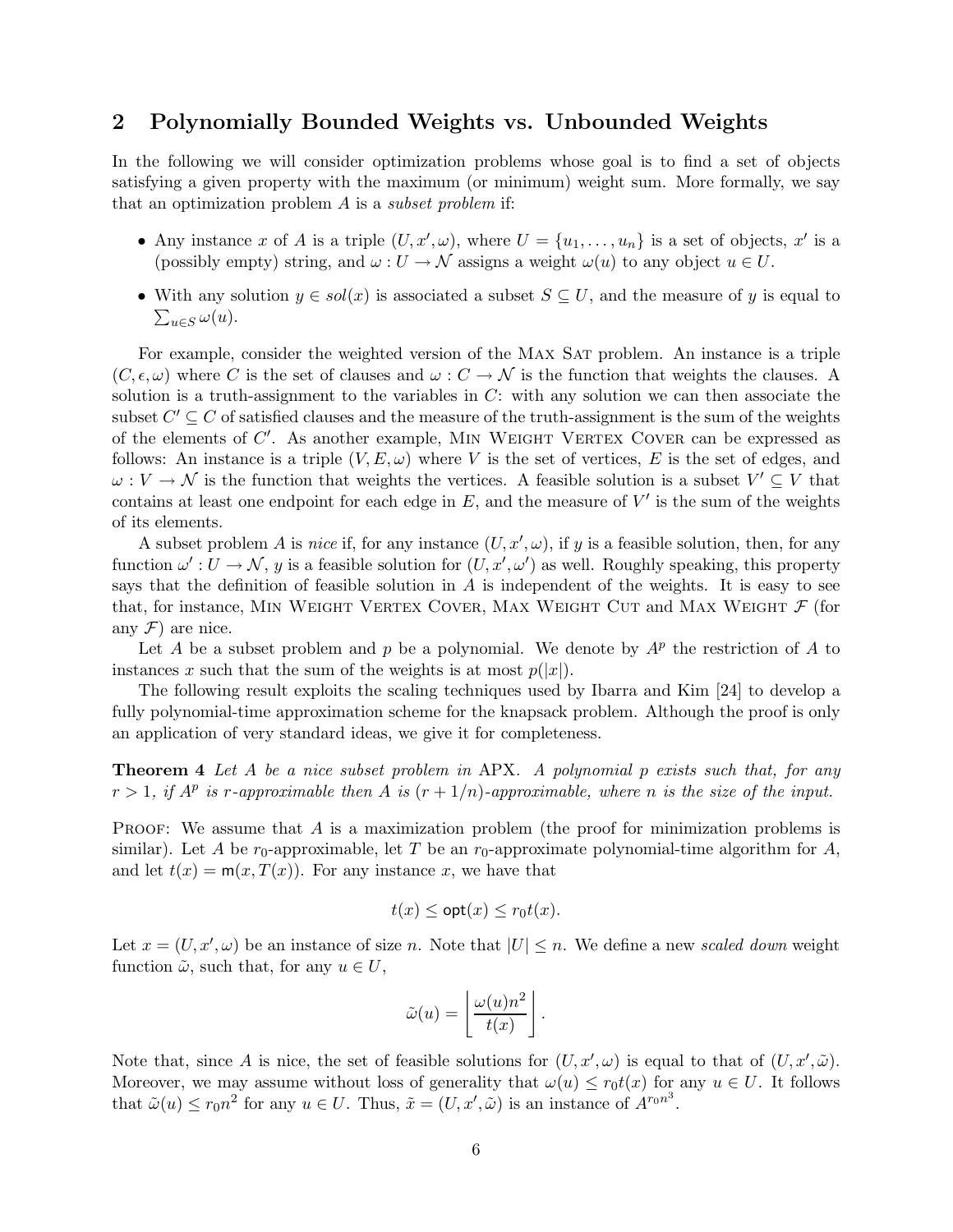From the definition of  $\tilde{\omega}$  it follows that, for any feasible solution y,

$$
m(x, y) \ge m(\tilde{x}, y)t(x)/n^2.
$$

Moreover,

$$
\begin{array}{rcl} \mathsf{m}(x,y) & = & \sum_{u \in S} \omega(u) \leq \sum_{u \in S} \frac{t(x)}{n^2} \left[ \frac{\omega(u)n^2}{t(x)} \right] \\ & \leq & (t(x)/n^2) \sum_{u \in S} (\tilde{\omega}(u) + 1) \\ & \leq & (t(x)/n^2)(\mathsf{m}(\tilde{x}, y) + n). \end{array}
$$

On the other hand, we may assume that  $m(x, y) \ge t(x)$ , otherwise we replace y with the solution computed by the approximation algorithm T. Then,

$$
\frac{\mathsf{opt}(x)}{\mathsf{m}(x,y)} \leq \frac{(t(x)/n^2)(\mathsf{opt}(\tilde{x})+n)}{\mathsf{m}(x,y)} \n\leq \frac{(t(x)/n^2)\mathsf{opt}(\tilde{x})}{(t(x)/n^2)\mathsf{m}(\tilde{x},y)} + \frac{t(x)}{n \cdot \mathsf{m}(x,y)} \n\leq \frac{\mathsf{opt}(\tilde{x})}{\mathsf{m}(\tilde{x},y)} + \frac{1}{n}.
$$

Thus if y is an r-approximate solution for  $\tilde{x}$ , then y is an  $(r + \frac{1}{n})$  $\frac{1}{n}$ )-approximate solution for x. The theorem follows.  $\Diamond$ 

**Corollary 5** Let A be a nice subset problem such that  $A \in \text{APX}$ . Then a polynomial p exists such *that* A *and* A<sup>p</sup> *have the same approximability threshold.*

Remark 6 *Theorem 4 is stated for* APX*problems but it is easy to see that it can be extended to any nice subset problem that admits an* n c *-approximate algorithm where* c *is a constant and* n *denotes the number of objects in the instance. For example, it is possible to prove that a polynomial* p *exists* such that if MAX WEIGHT CLIQUE<sup>p</sup> is approximable within  $r(n)$  then MAX WEIGHT CLIQUE is *approximable within*  $r(n) + 1/n$ *, where* n *denotes the number of vertices of the input graph.* 

### 3 Minimization Problems

The MIN VERTEX COVER and the MIN SAT problems are both nice ones. In this section, we will mainly deal with the unweighted and the polynomially bounded weighted version of these two problems.

**Lemma 7** For any polynomial p, MIN WEIGHT VERTEX COVER<sup>p</sup>  $\leq_{AP}^{1}$  MIN VERTEX COVER.

PROOF: Let  $G = (V, E)$  be a graph and  $\omega : V \to \mathcal{N}$  be a polynomially bounded weight function for its vertices. Let us define the graph  $G^{\omega} = (V^{\omega}, E^{\omega})$  as follows. For any vertex  $u \in V$  such that  $\omega(u) = w$ ,  $V^{\omega}$  contains w distinct vertices  $u^1, \dots, u^w$ . If  $(u, v) \in E$  is an edge of G, then  $E^{\omega}$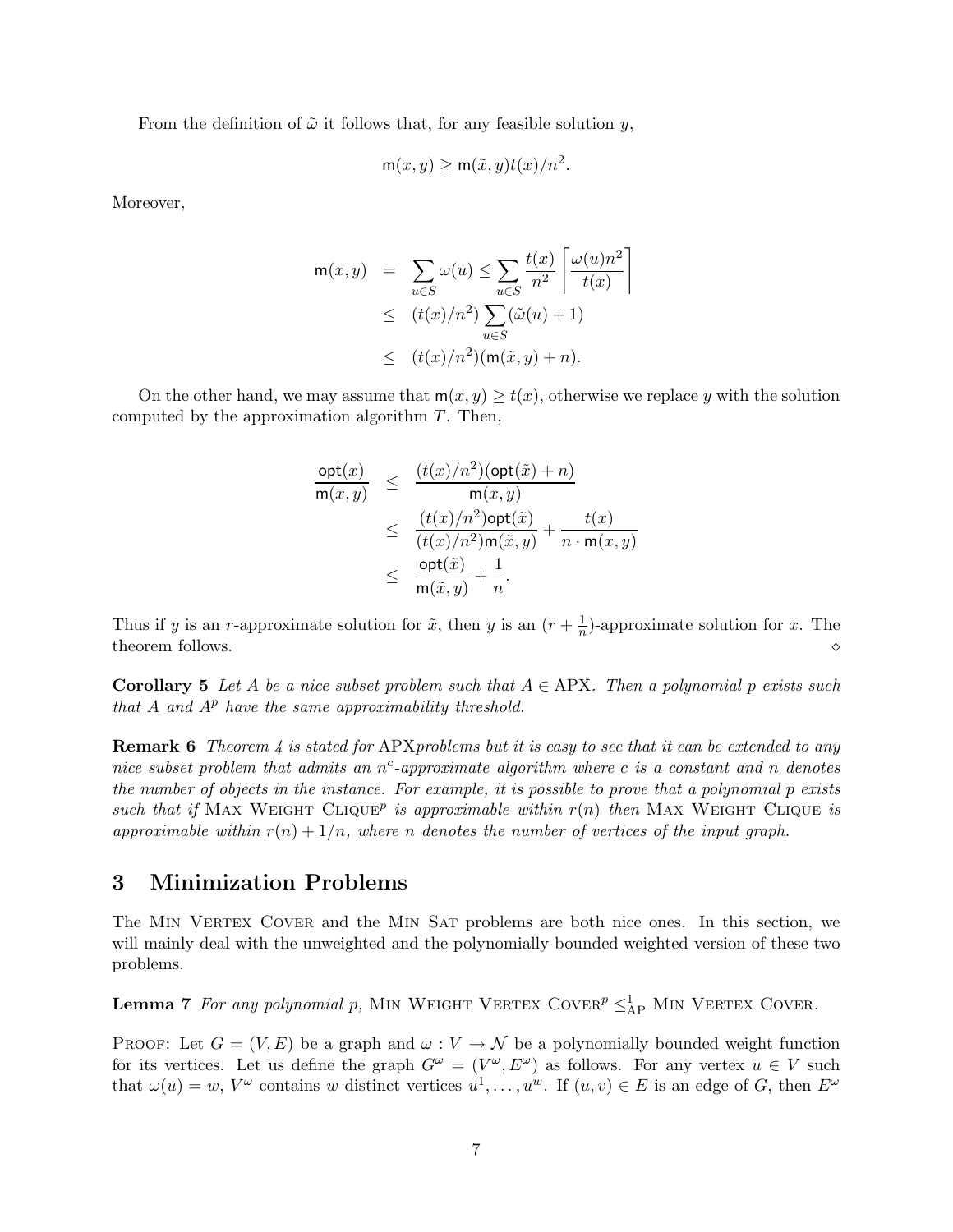contains all the edges  $(u^i, v^j)$  for  $i = 1, \ldots, \omega(u)$  and  $j = 1, \ldots, \omega(v)$ . We note that, given G and  $\omega$ ,  $G^{\omega}$  can be constructed in polynomial time.

Let C be a solution for  $(G, \omega)$  whose measure is c. Then there exists a solution for  $G^{\omega}$  of size c. Indeed, we can simply consider the set  $C^{\omega} = \{u^{i} \in V^{\omega} : u \in C \wedge i = 1, ..., \omega(u)\}.$ 

On the other hand, let C be a solution for  $G^{\omega}$  of size c. From C, we can recover in polynomial time a solution  $C'$  for  $(G, \omega)$  whose measure is at most c. To this aim, assume that a vertex  $u \in V$ and two indices  $i, j \in \{1, ..., \omega(u)\}$  exist such that  $u^i \in C$  and  $u^j \notin C$ . Then,  $C - \{u^i\}$  is still a feasible solution for  $G^{\omega}$ . Indeed,  $u^{i}$  and  $u^{j}$  have the same neighborhood, and since  $u^{j} \notin C$  it follows that all the vertices that are adjacent to  $u^i$  belong to C and thus there is no need of taking  $u^i$  in the cover. By an easy induction argument, it follows that there exists a subset  $C^{\omega}$  of C such that for any  $u \in U$  either all its copies belong to  $C^{\omega}$ , or none does.  $C^{\omega}$  can be transformed into a solution  $C'$  for  $(G, \omega)$  of measure  $|C|$  $\omega$ |  $\leq$  c.  $\qquad \qquad \diamond$ 

The following two lemmas can be proved by using arguments similar to the reduction between Max Clique and zero-free bit PCP given by Bellare, Goldreich, and Sudan [5] and the reduction between PCP and Max Clique given by Feige et al. [14], respectively. They have been independently proved by Marathe and Ravi [29].

**Lemma 8** MIN VERTEX COVER  $\leq^1_{AP}$  MIN SAT.

PROOF: Let  $G = (V, E)$  be a graph. Fix an arbitrary total order  $\leq$  in V (e.g. lexicographic order). We define an instance of MIN SAT as follows. There is a variable  $x_{u,v}$  for any edge  $(u, v) \in E$ ; there is a clause  $C_u$  for any vertex  $u \in V$ .  $C_u$  is defined as

$$
C_u = \bigvee_{v:(u,v)\in E \wedge u \leq v} x_{u,v} \vee \bigvee_{v:(u,v)\in E \wedge u \geq v} \neg x_{u,v} .
$$

Given an assigment  $\tau$  for  $\phi$ ,  $C = \{u : \tau \text{ satisfies } C_u\}$  is a vertex cover for G and has the same measure of  $\tau$ . Indeed, if  $(u, v) \in E$  then  $x_{u,v}$  occurs in  $C_u$  and  $C_v$  once negated and once not, so at least one of the clauses is satisfied and so either  $u \in C$  or  $v \in C$ .

Conversely, if C is a vertex cover then we define an assigment  $\tau$  as follows. For any  $u \notin C$  and any  $(u, v) \in E$ ,  $\tau(x_{u,v}) =$  true if  $u \ge v$ , and  $\tau(x_{u,v}) =$  false if  $u \le v$ . Since C is a vertex cover, this definition is not contradictory. All the other variables (if any) are set arbitrarily.  $\tau$  contradicts all the clauses  $C_u$  such that  $u \notin C$ , and so its measure is at most the measure of C.

**Lemma 9** For any polynomial p, MIN WEIGHT  $SAT^p \leq^1_{AP}$  MIN WEIGHT VERTEX COVER<sup>p</sup>.

PROOF: Let  $(C_1, \ldots, C_m)$ ,  $\omega$  be an instance of MIN WEIGHT SAT<sup>p</sup>. We define a graph  $G = (V, E)$ as follows. For any clause  $C_j$  of weight  $w_j = \omega(C_j)$ , we have a vertex  $u_j$  of weight  $w_j$ . Two vertices  $u_j$  and  $u_h$  are connected if there is a variable  $x_i$  such that  $x_i$  occurs in  $C_j$  and  $\neg x_i$  occurs in  $C_h$ .

Given a vertex cover C for G, we define the assigment  $\tau$  as follows: if  $x_i$  (resp.  $\neg x_i$ ) occurs in  $C_i$  and  $u_i \notin C$ , then  $\tau(x_i) =$  false (resp.  $\tau(x_i) =$  true). This is always possible since if  $x_i$  occurs in  $C_j$  and  $\neg x_i$  occurs in  $C_h$  then  $x_j$  and  $x_h$  are adjacent in G and at most one of them can be out of C. All the other variables (if any) are set arbitrarily.  $\tau$  contradicts all clauses  $C_j$  such that  $u_j \notin C$ , and so its measure is no larger than the measure of C.

Conversely, given an assignment  $\tau$ , we have that  $C = \{u_i : \tau \text{ satisfies } C_i\}$  is a vertex cover for G and has the same measure of  $\tau$  (see the proof of the previous lemma).

Remark 10 *¿From the proof of the above lemmas it is also possible to show that* Min Sat *is equivalent to its restricted version where each variable occurs exactly twice, once positively and once negatively. Note that a similar result is not likely to hold for* MAX SAT.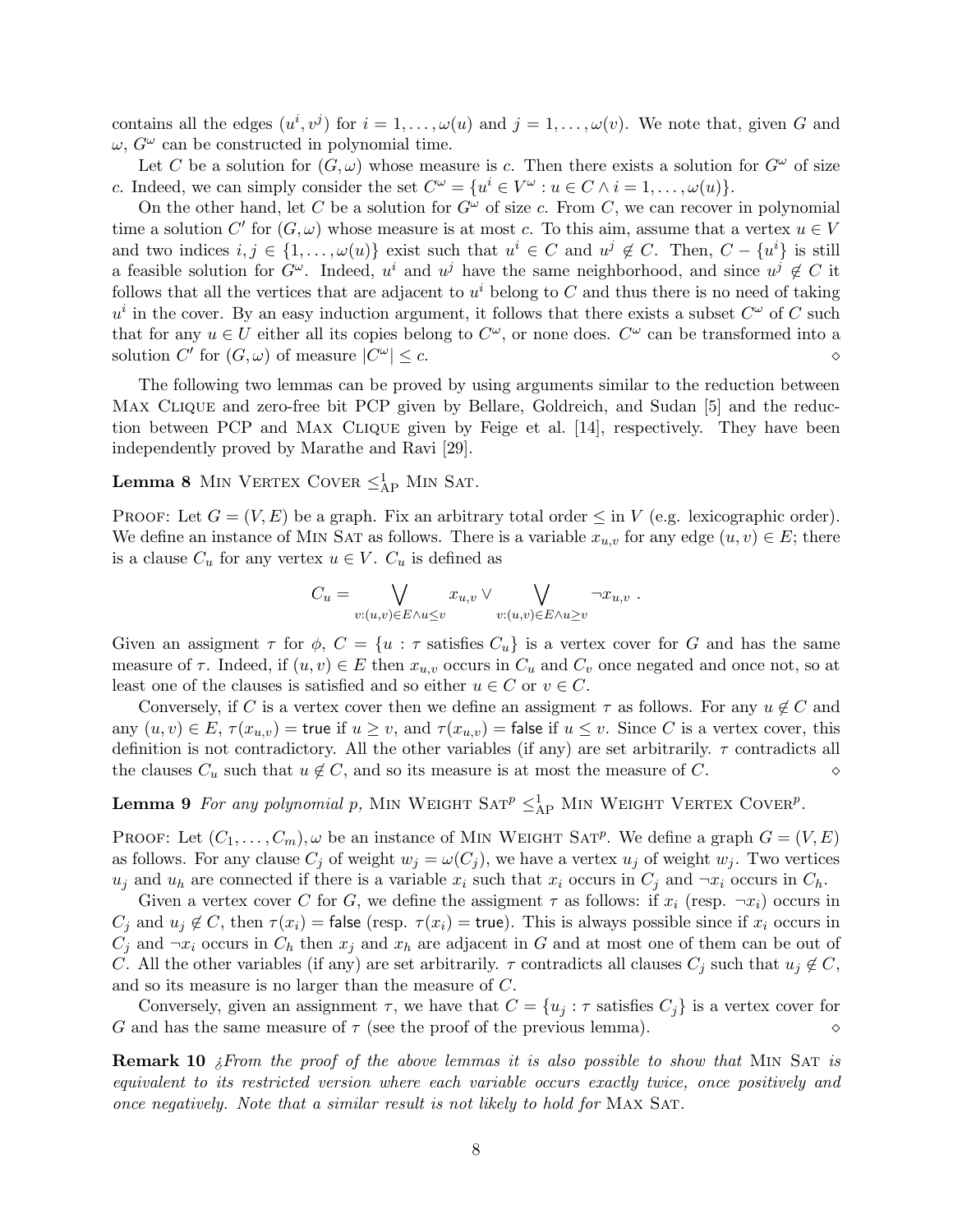From the above three lemmas, the main result of this section follows.

Theorem 11 *The approximability threshold of the four problems* Min (Weight) Sat *and* Min (Weight) Vertex Cover *is the same.*

PROOF: From Corollary 5 it follows that a polynomial  $p$  exists such that MIN WEIGHT SAT<sup>p</sup> and MIN SAT have the same approximability threshold and MIN WEIGHT VERTEX COVER<sup>p</sup> and MIN VERTEX COVER have the same approximability threshold. The above three lemmas also imply that Min Weight Sat<sup>p</sup>  $\equiv_{AP}^1$  Min Weight Vertex Cover<sup>p</sup>  $\equiv_{AP}^1$  Min Vertex Cover $\equiv_{AP}^1$ MIN SAT. The theorem thus follows.

### 4 The MAX WEIGHT CUT Problem

In this section we show how to reduce r-approximating the MAX WEIGHT CUT<sup>p</sup> problem to (r −  $o(1)$ -approximating the simple MAX CUT problem, for any polynomial p. We first give a rough sketch of the reduction, and then we present it formally. Let  $(G = (V, E), \omega)$  be a weighted graph; we define a graph  $\hat{G} = (\hat{V}, \hat{E})$  in the following way: for each vertex  $u \in V$  there are N vertices  $u^1, \ldots, u^N$  in  $\hat{V}$ , and for each edge  $(u, v) \in E$  of weight w,  $\hat{E}$  contains the set of edges  $\{(u^i, v^j) | (i, j) \in S^w\}$ , where  $S^w$  is a random set of w elements of  $[N] \times [N]$ . Any cut of cost c in G clearly yields a cut of cost c in  $\hat{G}$ . Consider now a cut  $\hat{C}$  in  $\hat{G}$ . For any  $u \in V$ , let  $p_u$  be the ratio of vertices  $u^1, \ldots, u^N$  in  $\hat{C}$ , and let  $q_u = 1 - p_u$ . We assume that the sets  $S^w$  are picked at random after  $\hat{C}$  is chosen. A calculation with Chernoff bounds would show that

$$
\mathsf{m}(\hat{G},\hat{C}) \approx \sum_{(u,v)\in E} \omega(u,v)(p_u q_v + p_v q_u).
$$

Now define a random cut C in G such that the probability that  $u \in V$  is equal to  $p_u$  (observe that this is also known as a random rounding). Clearly, the expected measure of this cut satisfies the following equality:

$$
\mathbf{E}[\mathsf{m}(G,\omega,C)] = \sum_{(u,v)\in E} \omega(u,v)(p_u q_v + p_v q_u)
$$
  

$$
\approx \mathsf{m}(\hat{G},\hat{C}).
$$

We will now be more formal and we will show how to *derandomize* the reduction. We first define a kind of graphs that will play the role of the random sets  $S^w$ . These graphs are related to the mixing properties of expander graphs (see for instance [19]).

**Definition 12** Let w be any positive integer and let  $\epsilon$  and  $\delta$  be any two positive real numbers. A *bipartite graph*  $G = (V_1, V_2, E)$  *is said to be*  $(n, w, \delta, \epsilon)$ *-mixing if*  $|V_1| = |V_2| = n$ *, and for any two subsets*  $A \subseteq V_1$ ,  $B \subseteq V_2$  *with at least on vertices, the following holds* 

$$
\left| Cut(A, B) - w \frac{|A||B|}{n^2} \right| \le \epsilon w \frac{|A||B|}{n^2}
$$

*where* Cut(A, B) *denotes the number of edges between a vertex in* A *and a vertex in* B*.*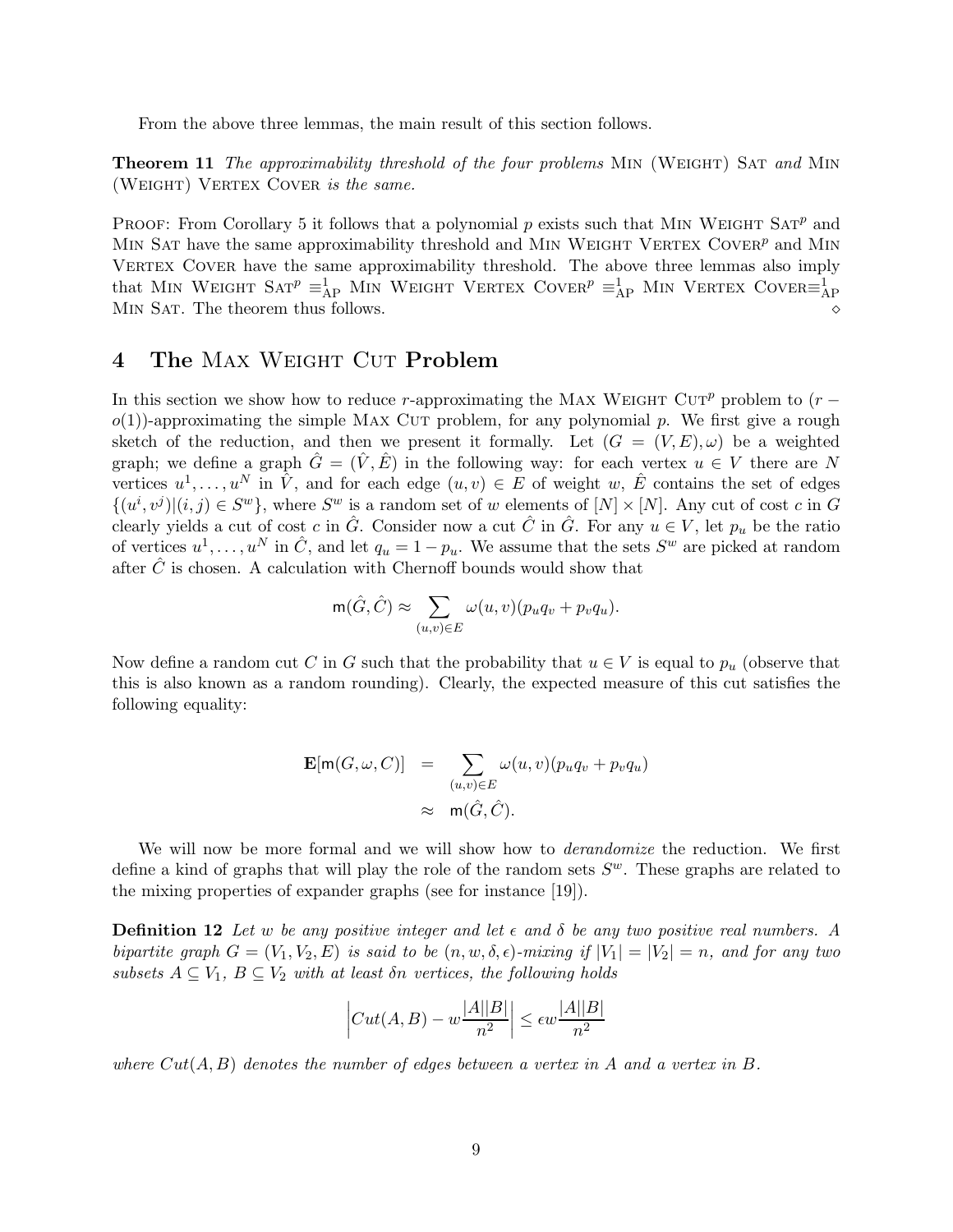We note in passing that a  $(n, w, \delta, \epsilon)$ -mixing graph has at least  $(1 - \epsilon)w$  and at most  $(1 + \epsilon)w$ edges.

It is well known that expander graphs have good mixing properties. Indeed, the proof of the following theorem (contained in the Appendix) is mainly based on the explicit construction of expanders in order to construct mixing graphs.

**Theorem 13** For any  $\epsilon, \delta > 0$ , two constants c and  $n_0$  exist such that for any  $n > n_0$  and for any  $w \geq cn$ , an  $(n, w, \epsilon, \delta)$ -mixing graph can be constructed in time polynomial in n.

We are now ready to state and prove the main result of this section.

**Theorem 14** For any  $\alpha > 1$ , MAX WEIGHT CUT  $\leq_{AP}^{\alpha}$  MAX CUT.

PROOF: Let  $(G = (V, E), \omega)$  be an instance of MAX WEIGHT CUT, let  $r > 1$  be fixed. Without loss of generality (see Theorem 4) we can assume that a polynomial q exists such that  $\omega(e) \leq q(|V|)$ for any edge  $e \in E$ .

Let  $\epsilon, \delta$  be such that  $0 < \epsilon \leq 1/2$ ,  $0 < \delta < 1/2$ , and

$$
\alpha \geq \frac{1}{r-1}\left(\frac{(1+\epsilon)}{(1-\epsilon)(1-12\delta)}r-1\right) .
$$

Let c,  $n_0$  be the constants of Theorem 13 relative to  $\epsilon$  and  $\delta$ . We assume that there exists an integer  $N > n_0$  such that, for any edge e,  $cN \leq \omega(e) \leq N^2$  (otherwise we can multiply each weight by  $c^2 n_0^2 w_{\text{max}}$ , where  $w_{\text{max}}$  is the maximum weight, and then set  $N = c n_0 w_{\text{max}}$ .

We construct an unweighted graph  $\hat{G} = (\hat{V}, \hat{E})$  as follows. For any  $cN \leq w \leq N^2$  let  $M_w =$  $([N], [N], E_w)$  be the  $(N, w, \epsilon, \delta)$ -mixing graph whose existence is guaranteed by Theorem 13. We let V contain N copies of any vertex of V, and, for any edge e of weight  $\omega(e)$  of G, we let E contain the edges of  $M_{\omega(e)}$ . More formally,

$$
\hat{V} = \{v^i : v \in V \text{ and } i = 1, ..., N\}
$$

and

$$
\hat{E} = \{ (u^i, v^j) : (u, v) \in E \text{ and } (i, j) \in E_{\omega(u, v)} \}.
$$

In order to show that it is a  $\leq_{\text{AP}}^{\alpha}$ -reduction, we prove that  $\textsf{opt}(G, \omega) \leq \textsf{opt}(\hat{G})/(1-\epsilon)$  and that from any cut in  $\hat{G}$  it is possibile to construct in polynomial time a cut in G whose measure is sufficiently large (w.r.t. the measure of the cut in  $\hat{G}$ ).

**Claim 15** For any cut C in  $(G, \omega)$  there exists a cut  $\hat{C}$  in  $\hat{G}$  such that

$$
\mathsf{m}(\hat{G}, \hat{C}) \ge (1 - \epsilon) \mathsf{m}(G, \omega, C) \ .
$$

PROOF: [Of Claim 15] Let  $\hat{C} = \{u^i : u \in C \text{ and } i \in [N]\}\$ . Then,

$$
m(\hat{G}, \hat{C}) = \sum_{(u,v)\in E, |\{u,v\}\cap C|=1} |E_{\omega(u,v)}|
$$
  
\n
$$
\geq \sum_{(u,v)\in E, |\{u,v\}\cap C|=1} (1-\epsilon)\omega(u,v)
$$
  
\n
$$
= (1-\epsilon)m(G, \omega, C).
$$

Notice that from the above claim it derives that  $\mathsf{opt}(G, \omega) \leq \mathsf{opt}(\hat{G})/(1 - \epsilon)$ .

⋄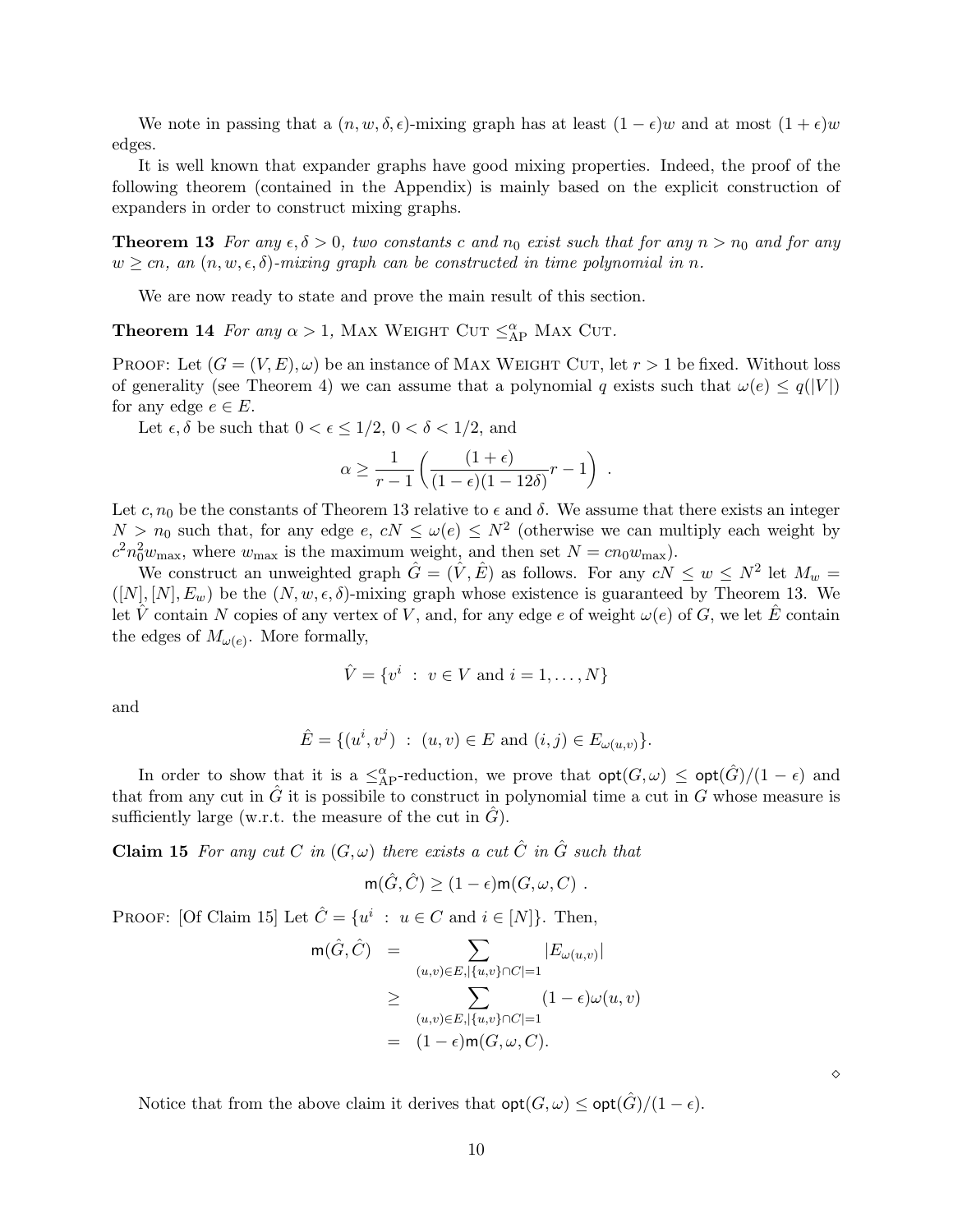**Claim 16** Given a cut  $\hat{C}$  in  $\hat{G}$ , we can construct in polynomial time a cut C for G such that  $m(G, \omega, C) \geq m(\hat{G}, \hat{C})(1 - 12\delta)/(1 + \epsilon).$ 

PROOF: [Of Claim 16] We assume that  $\hat{C}$  is a local optimum w.r.t. moving vertices in and out  $\hat{C}$ . Thus, at least half of all the edges of  $\hat{G}$  are cut by  $\hat{C}$ . Since  $\hat{G}$  has at least  $\sum_{e\in E}(1-e)\omega(e)$  and  $\epsilon \leq 1/2$ , it holds that

$$
m(\hat{G}, \hat{C}) \ge 1/2 \sum_{e \in E} (1 - \epsilon) \omega(e) \ge 1/4 \sum_{e \in E} \omega(e).
$$

We first transform  $\hat{C}$ , by arbitrarily moving vertices, into a new cut  $\hat{C}'$  such that, for any  $u \in V$ , at least  $\delta N$  copies of u belong to  $\hat{C}'$  and at least  $\delta N$  copies belong to  $\hat{V} - \hat{C}'$ . Clearly  $m(\hat{G}, \hat{C}')$  can be smaller than  $m(\hat{G}, \hat{C})$ . However, since  $M_{\omega(u,v)}$  has the mixing property, the number of edges of  $M_{\omega(u,v)}$  that are cut by  $\hat{C}$  and that are not cut by  $\hat{C}'$  is at most  $2(1+\epsilon)\delta\omega(u,v)$ . It follows that

$$
\begin{array}{lcl} \mathsf{m}(\hat{G}, \hat{C}') & \geq & \mathsf{m}(\hat{G}, \hat{C}) - 2\sum_{e \in E} (1+\epsilon)\delta\omega(e) \\ \\ & \geq & \mathsf{m}(\hat{G}, \hat{C})(1-12\delta) \quad \text{(since } \epsilon \leq 1/2 \text{ and } \mathsf{m}(\hat{G}, \hat{C}) \geq 1/4\sum_{e \in E} \omega(e) \text{)} \end{array}
$$

Let  $p_u = |\{u^i : u^i \in \hat{C}'\}|/N$ . An easy application of a folklore method allows us to show that it is possible to construct in polynomial time a cut C such that

$$
\mathsf{m}(G,\omega,C) \ge \sum_{(u,v)\in E} \omega(u,v)(p_u(1-p_v)+p_v(1-p_u)).
$$

For the sake of completeness we sketch the proof: consider the *random* cut where each vertex u is chosen independently and with probability  $p_u$ . The expected measure of such a cut is clearly equal to  $\sum_{(u,v)\in E} \omega(u,v)(p_u(1-p_v) + (1-p_u)p_v)$ . Using the method of conditional probabilities (see e.g. [2]), a cut with measure not smaller than this expectation can be constructed in polynomial time.

Consider now the measure of  $\hat{C}'$ : for any edge  $(u, v) \in E$  we have to consider the edges connecting the  $N p_u$  copies of u in  $\hat{C}'$  with the  $N - N p_v$  copies of v not in  $\hat{C}'$ , plus the edges connecting the  $N - N p_u$  copies of u not in  $\hat{C}'$  with the  $N p_v$  copies of v in  $\hat{C}'$ . Recalling that such edges are chosen from a mixing graph, we have that

$$
\begin{array}{rcl}\n\mathsf{m}(\hat{G}, \hat{C}') & \leq & \sum_{(u,v)\in E} \left[ \frac{(1+\epsilon)\omega(u,v)}{N^2} (Np_u(N - Np_v)) + \frac{(1+\epsilon)\omega(u,v)}{N^2} (Np_v(N - Np_u)) \right] \\
& \leq & (1+\epsilon)\mathsf{m}(G, \omega, C).\n\end{array}
$$

From the above claims it follows that given a solution  $\hat{C}$  for  $\hat{G}$  whose performance ratio is at most  $r$ , we can construct in polynomial time a solution  $C$  whose performance ratio is

$$
\frac{\mathsf{opt}(G,\omega)}{\mathsf{m}(G,\omega,\mathbb{C})} \leq \frac{\mathsf{opt}(\hat{G})/(1-\epsilon)}{\mathsf{m}(\hat{G},\hat{C})(1-12\delta)/(1+\epsilon)} \quad \text{(from Clains 15 and 16)}
$$
\n
$$
\leq \frac{1+\epsilon}{(1-12\delta)(1-\epsilon)} r \leq 1+\alpha(r-1) \quad \text{(from the initial assumption on } \alpha\text{).}
$$

We have thus shown that MAX WEIGHT CUT  $\leq^{\alpha}_{AP}$  MAX CUT.  $\diamond$ 

⋄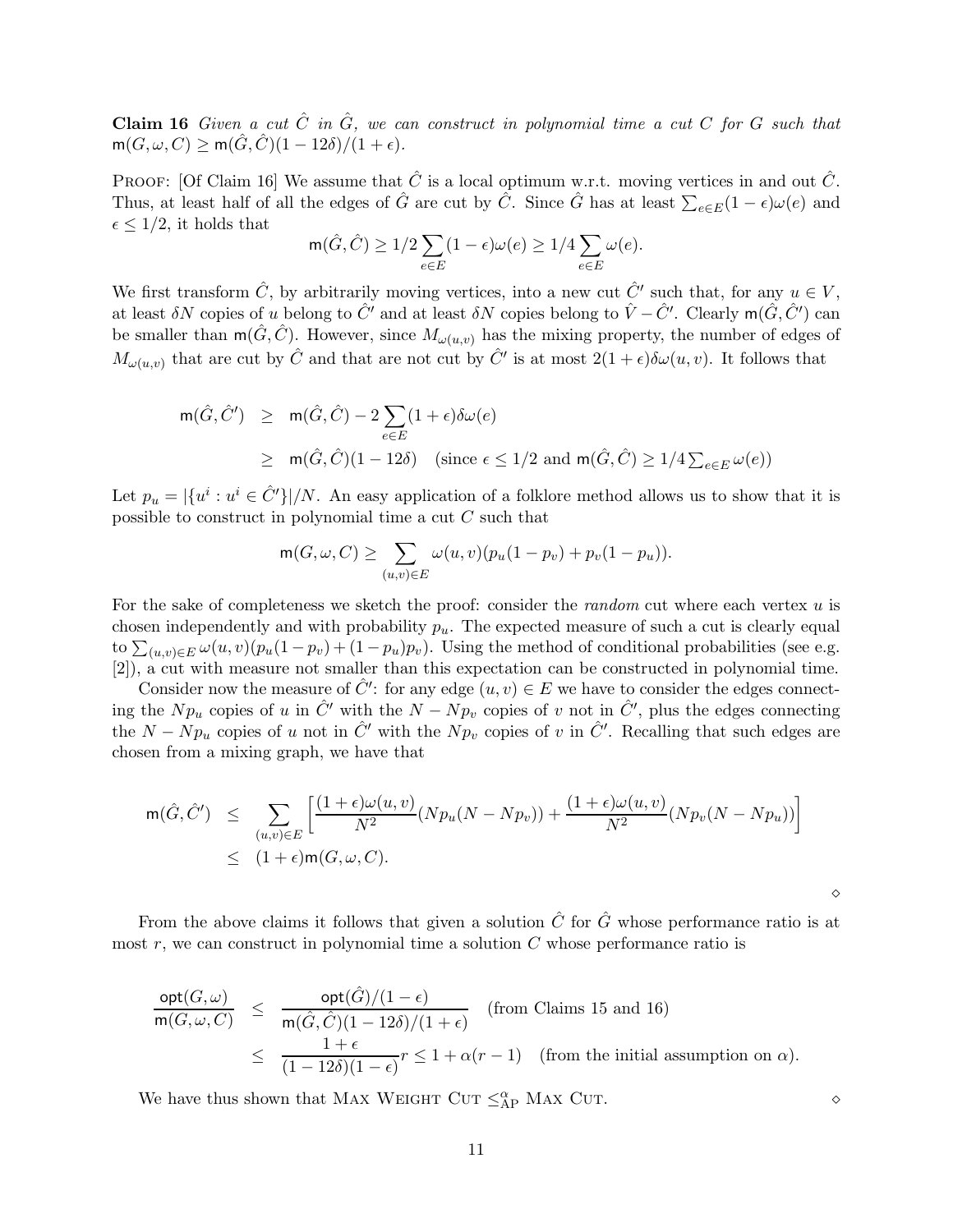**Remark 17** *A similar argument can be applied to* MAX DICUT *thus showing that* MAX WEIGHT DICUT  $\leq^{\alpha}_{AP}$  MAX DICUT*, for any*  $\alpha > 1$ *.* 

From the results of [5, 32, 23] we have that, for any  $\gamma > 0$  it is NP-hard to approximate MAX WEIGHT CUT (resp. MAX DICUT) within  $17/16-\gamma$  (resp.  $13/12-\gamma$ ). From the previous theorem we can extend these results to the unweighted versions.

Corollary 18 *For any*  $\gamma > 0$ , MAX CUT *is not* (17/16 -  $\gamma$ )-approximable and MAX DICUT *is not*  $(13/12 - \gamma)$ -*approximable unless*  $P = NP$ .

This improves over the non-approximability result by Bellare, Goldreich and Sudan (see [5], page 57).

### 5 Constraint Satisfaction Problems

In this section we prove that, virtually, every (unweighted) constraint satisfaction problem has the same approximation threshold of its weighted version. This applies to MAX E2SAT, MAX E3SAT, and Max 2CSP. Since our result is only stated for constraint satisfaction problems without unary constraints, it does not directly apply to Max 2Sat. However, it is clear that the approximation threshold of MAX 2SAT is not greater than that of MAX E2SAT.

Similar to the previous section, our result is a consequence of reductions from the weighted version to the unweighted version of constraint satisfaction problems. The basic structure of the reductions is essentially the same of Theorem 14. However, to cope with constraints of arity greater than 2, we need to introduce the notion of *mixing set* of tuples, a generalization of the mixing property of bipartite graphs.

**Definition 19** Let  $n > 0$ ,  $k > 0$  be integers; a set  $S \subseteq [n]^k$  is  $k$ -ary  $(n, w, \epsilon, \delta)$ -mixing if for any  $k$ *sets*  $A_1, \ldots, A_k \subseteq [n]$ *, each with at least on elements, the following holds:* 

$$
\left| |S \cap A_1 \times \cdots \times A_k| - w \frac{|A_1| \cdots |A_k|}{n^k} \right| \leq \epsilon w \frac{|A_1| \cdots |A_k|}{n^k}.
$$

For any fixed k and for sufficiently large values of n and w, k-ary mixing sets are efficiently constructible.

**Theorem 20** For any integer  $k \geq 2$  and for any two rationals  $\epsilon, \delta > 0$ , two constants  $n_0$  and c *exist such that, for any*  $n \geq n_0$  *and for any* w *with*  $cn \leq w \leq n^k$ , *a k*-*ary*  $(n, w, \epsilon, \delta)$ -*mixing set is constructible in time polynomial in* n*.*

PROOF: We first prove the theorem assuming that  $k = 2<sup>h</sup>$  is a power of two. We proceed by induction on h. For  $h = 1$  the theorem follows from Theorem 13. Assume that the theorem holds for  $k = 2^h$  and consider the case  $2k = 2^{h+1}$ . Let  $\epsilon, \delta > 0$  be arbitrary positive constants, let  $\bar{\epsilon}, \bar{\delta}$  be greater than zero and such that

$$
\frac{(1+\bar{\epsilon})^3}{(1-\bar{\epsilon})^2} - 1 \le \epsilon \ , \ 1 - \frac{(1-\bar{\epsilon})^3}{(1+\bar{\epsilon})^2} \le \epsilon \text{ and } \bar{\delta} \le \frac{(1-\bar{\epsilon})}{1+\bar{\epsilon}} \delta^k.
$$

The inductive hypothesis ensures the existence of constants c,  $n_0$  such that for any  $n, m > n_0$ and any  $w > cm$ , a  $2^h$ -ary  $(n, cn, \bar{\epsilon}, \delta)$ -mixing set and a binary  $(m, w, \bar{\epsilon}, \bar{\delta})$ -mixing set exist. Let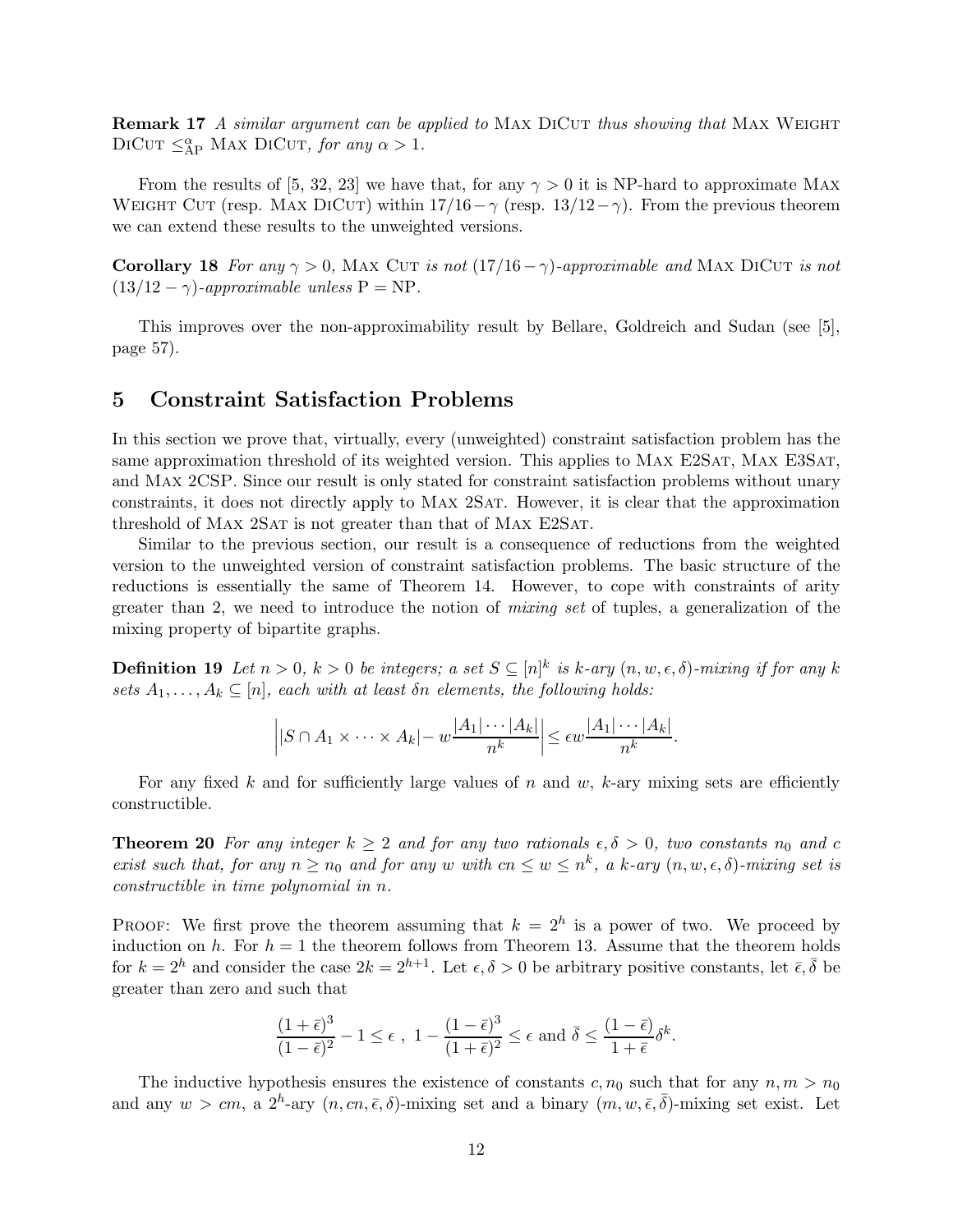$n \geq n_0$  and  $w \geq c^2(1+\bar{\epsilon})n$  be integers, let S be a k-ary  $(n, cn, \bar{\epsilon}, \delta)$ -mixing set with m elements and let B be a binary  $(m, w, \bar{\epsilon}, \bar{\delta})$ -mixing set. Note that B exists since

$$
w \ge c^2(1+\bar{\epsilon})n \ge cm.
$$

We can fix an arbitrary (say, lexicographic) order among the tuples of  $S$ , that is a bijection between S and  $[m]$ . Using this bijection, we can see the pairs of B as 2k-tuples over [n]. Under this mapping, we are going to show that B is a 2k-ary  $(n, w, \epsilon, \delta)$ -mixing set.

Let  $A_1, \ldots, A_{2k} \subseteq [n]$  be any family of  $2k$  sets such that, for any  $i = 1, \ldots, 2k |A_i| \geq \delta n$ . We define two sets  ${\cal T}$  and  ${\cal U}$  such that

$$
T = S \cap (A_1 \times \cdots \times A_k) \text{ and } U = S \cap (A_{k+1} \times \cdots \times A_{2k}).
$$

We first note that, from the fact that S is k-ary  $(n, cn, \bar{\epsilon}, \delta)$ -mixing set with m elements, it follows that

$$
(1 - \bar{\epsilon})cn \le m \le (1 + \bar{\epsilon})cn,
$$

that

$$
(1-\bar{\epsilon})cn\frac{|A_1|\cdots|A_k|}{n^k} \leq |T| \leq (1+\bar{\epsilon})cn\frac{|A_1|\cdots|A_k|}{n^k},
$$

and that

$$
(1-\bar{\epsilon})cn\frac{|A_{k+1}|\cdots|A_{2k}|}{n^k} \leq |U| \leq (1+\bar{\epsilon})cn\frac{|A_{k+1}|\cdots|A_{2k}|}{n^k}.
$$

We observe that  $|T|, |U| \ge \bar{\delta}m$  and thus, from the mixing property of B, it follows that

$$
(1 - \bar{\epsilon})w \frac{|T||U|}{m^2} \le |B \cap (T \times U)| \le (1 + \bar{\epsilon})w \frac{|T||U|}{m^2}.
$$

Putting all the pieces together we get

$$
\frac{(1-\bar{\epsilon})^3}{(1+\bar{\epsilon})^2} w \frac{|A_1| \cdots |A_{2k}|}{n^{2k}} \leq |B \cap (A_1 \times \cdots \times A_{2k})|
$$
  

$$
\leq \frac{(1+\bar{\epsilon})^3}{(1-\bar{\epsilon})^2} w \frac{|A_1| \cdots |A_{2k}|}{n^{2k}}.
$$

To conclude the proof, we note that from a k-ary  $(n, w, \epsilon, \delta)$ -mixing set S (where  $w \leq n^{k-1}$ ) we can obtain a  $(k-1)$ -ary  $(n, w, \epsilon, \delta)$ -mixing set S' as follows

$$
S' = \{(a_1, \ldots, a_{k-1}) : \exists a_{k+1}.(a_1, \ldots, a_{k-1}, a_k) \in S\}.
$$

⋄

**Remark 21** *A simpler construction is possible for*  $k$ -ary  $(n, w, \epsilon, \delta)$ -mixing sets if  $w \geq cn^{k/2}$ , where  $c$  *is a constant depending on*  $\epsilon$  *and*  $\delta$ . Assuming for simplicity that  $k$  *is even, the idea is to consider a* bipartite expander  $G = ([n]^{k/2}, [n]^{k/2}, E)$  of degree c and with  $n^{k/2}$  vertices on each side. If  $((a_1, \ldots, a_{k/2}), (b_1, \ldots, b_{k/2})) \in E$  is an edge of G, then we let the k-tuple  $(a_1, \ldots, a_{k/2}, b_1, \ldots, b_{k/2})$ *be an element of our mixing set. Indeed, one can see the proof of Theorem 20 as an extension* of this idea, where the two sets  $k/2$ -tuples of size  $[n]^{k/2}$  are recursively replaced by smaller mixing (k/2)*-ary sets.*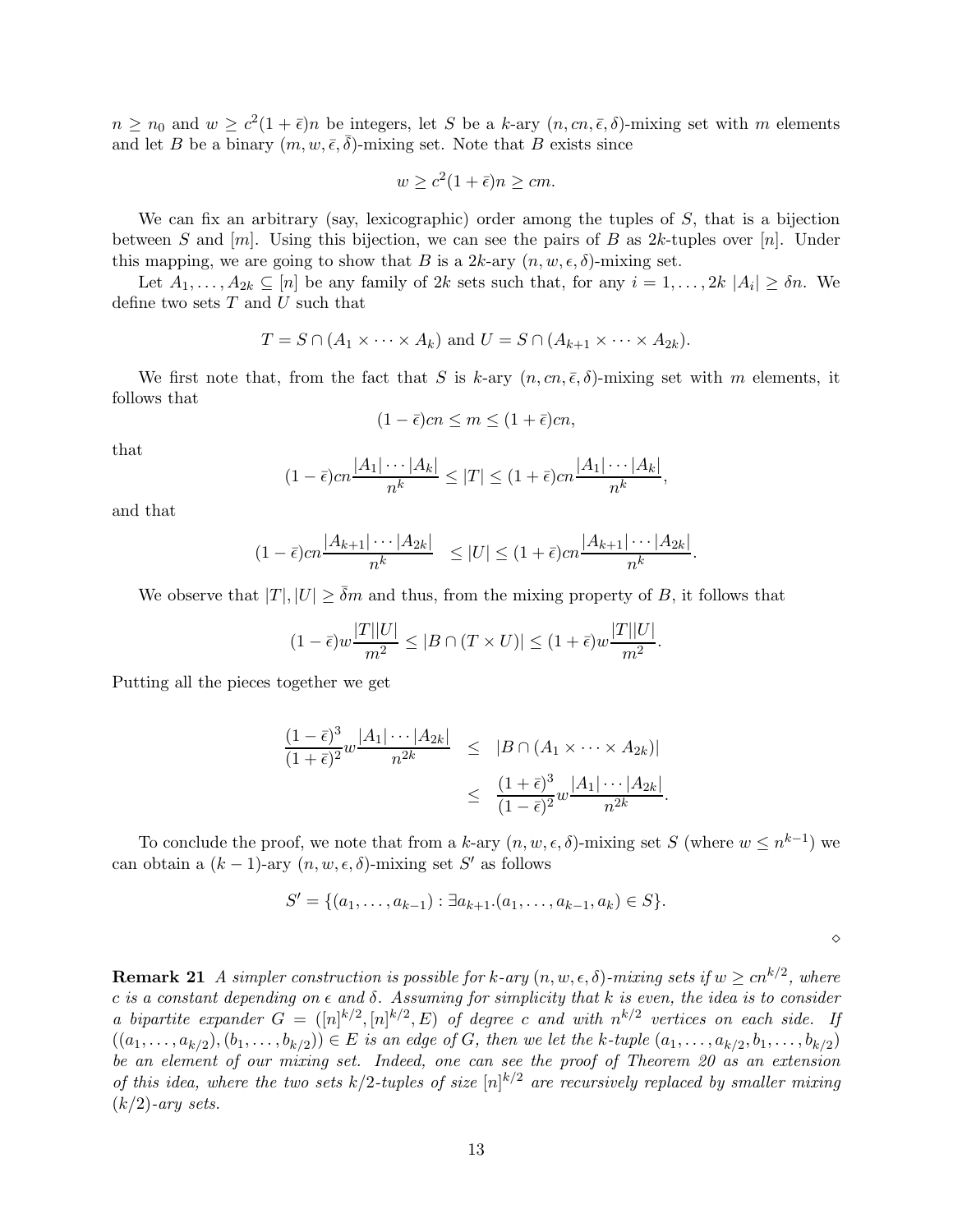We are now in a position to state and prove our main result.

**Theorem 22** Let F be a constraint family without unary constraints. Then, for any  $\alpha > 1$ , it is *the case that* MAX WEIGHT  $\mathcal{F} \leq^{\alpha}_{AP}$  MAX  $\mathcal{F}$ .

PROOF: The proof has the same structure of the proof of Theorem 14. In virtue of Theorem 4, we can restrict ourselves to MAX WEIGHT  $\mathcal{F}^p$ , for a suitable polynomial p. Let h be the largest arity of a constraint in F. Let  $r > 1$  be fixed. Let  $\epsilon, \delta \in (0, 1/2)$  be such that

$$
\alpha \geq \frac{1}{r-1} \left( \frac{1+\epsilon+2^h(1+\epsilon-(1-\epsilon)(1-\delta)^h)}{1-\epsilon}r - 1 \right) .
$$

Notice that such  $\epsilon$  and  $\delta$  exist, since the right-hand member of the above inequality tends to 1 when  $\epsilon$  and  $\delta$  tend to 0. Let  $c, n_0$  be constants such that Theorem 20 holds for any  $k = 2, \ldots, h$ . Let  $\phi = (\{C_1, \ldots, C_m\}, \omega)$  be an instance of MAX WEIGHT  $\mathcal{F}^p$  over variable set  $X = \{x_1, \ldots, x_n\}$ . Let  $w_j = \omega(C_j)$ . We assume without loss of generality that an integer  $N > n_0$  exists such that for all  $i \in [m]$  it holds  $cN \leq w_i \leq N^2$  (otherwise we can multiply each weight by  $c^2n_0^2w_{\text{max}}$ , where  $w_{\text{max}}$  is the maximum weight, and then set  $N = cn_0w_{\text{max}}$ ). For any  $cN \leq w \leq N^2$  and any  $k \in [h]$ we let  $S_k^w$  be a k-ary  $(N, w, \epsilon, \delta)$ -mixing set. We define an instance  $\hat{\phi}$  of MAX  $\mathcal F$  as follows. The variable set of  $\hat{\phi}$  has N copies of any variable of X:

$$
\hat{X} = \{x_i^j : i \in [n], j \in [N]\}.
$$

For a k-ary constraint  $C_j = f(x_{i_1},...,x_{i_k})$  (with  $f \in \mathcal{F}$ ) of weight  $w_j$  we define a constraint set  $red(C_i)$  as follows:

$$
\mathrm{red}(C_j) = \{ f(x_{i_1}^{a_1}, \ldots, x_{i_k}^{a_k}) : (a_1, \ldots, a_k) \in S_k^{w_j} \} .
$$

 $\hat{\phi}$  is defined as the union of the red $(C_i)$  sets

$$
\hat{\phi} = \bigcup_{j \in [m]} \text{red}(C_j) \ .
$$

We now claim that any assignment for  $\phi$  can be transformed into an assignment for  $\hat{\phi}$  with roughly the same measure and vice versa.

**Claim 23** For any assignment  $\tau$  for  $\phi$ , an assignment  $\hat{\tau}$  for  $\hat{\phi}$  exists such that

$$
\mathsf{m}(\hat{\phi}, \hat{\tau}) \geq (1 - \epsilon) \mathsf{m}(\phi, \tau) \ .
$$

PROOF: [Of Claim 23] We define  $\hat{\tau}$  as follows: for any variable  $x_i^j \in \hat{X}$ ,  $\hat{\tau}(x_i^j)$  $\tau_i^j$ ) =  $\tau(x_i)$ . We then have

$$
\mathsf{m}(\hat{\phi}, \hat{\tau}) = \sum_j |\{ C \in \text{red}(C_j) : \hat{\tau} \text{ satisfies } C \}| = \sum_{j: \tau \text{ satisfies } C_j} |\text{red}(C_j)| \geq (1 - \epsilon) \mathsf{m}(\phi, \tau) .
$$

Since  $S_k^{w_j}$  $k_k^{w_j}$  is a k-ary  $(N, w_j, \epsilon, \delta)$ -mixing set, it holds  $|\text{red}(C_j)| = |S_k^{w_j}|$  $|u_j^{(w_j)}| \geq (1 - \epsilon)w_j.$ 

**Claim 24** *For any assignment*  $\hat{\tau}$  *for*  $\hat{\phi}$ *, an assignment*  $\tau$  *for*  $\phi$  *can be computed in polynomial time such that*

$$
\mathsf{m}(\phi,\tau) \geq \frac{1}{(1+\epsilon)(1+2^h(1-(1-\delta)^h))} \mathsf{m}(\hat{\phi},\hat{\tau}) \ .
$$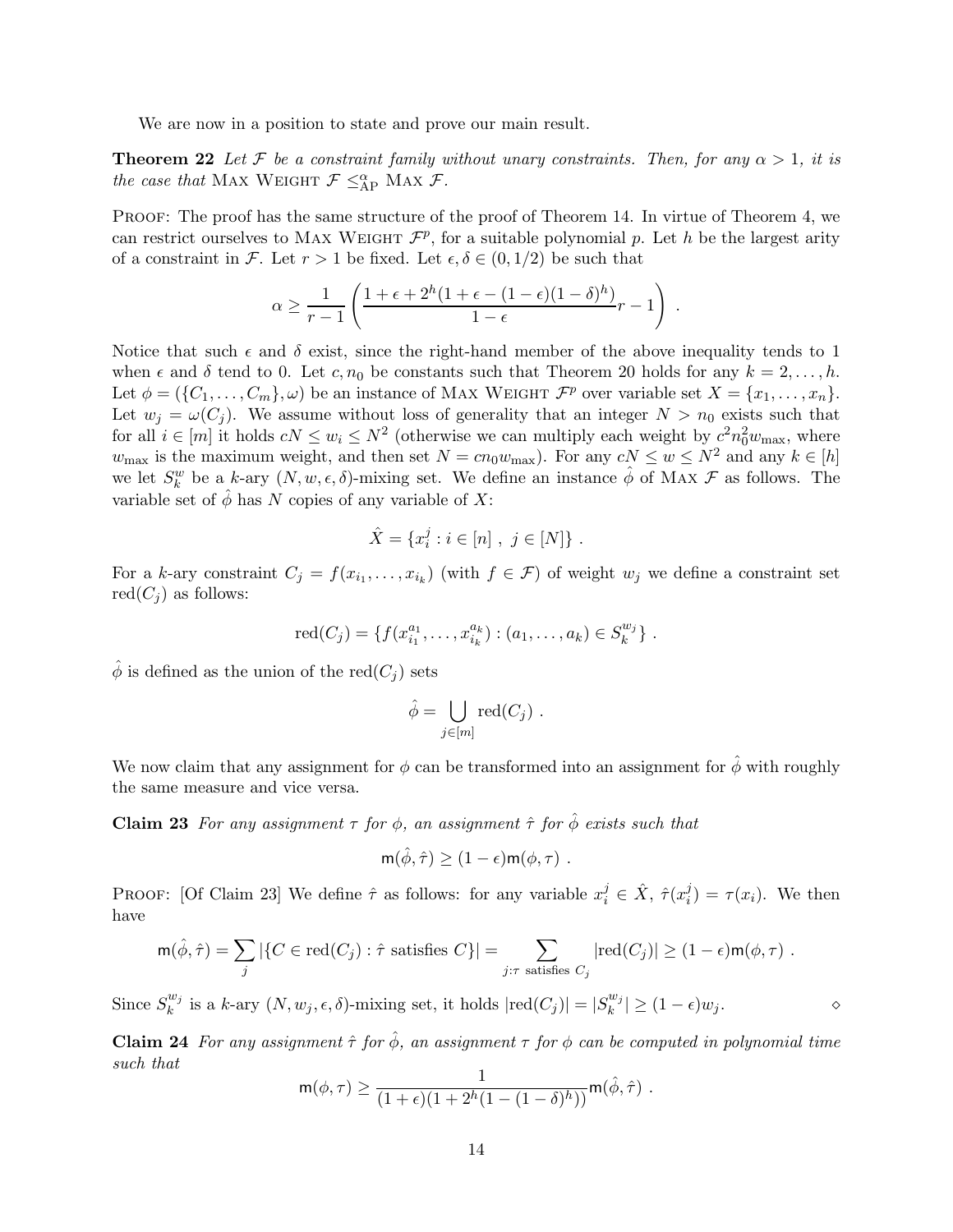PROOF: [Of Claim 24] Let  $w_{\text{tot}} = \sum_j w_j$ . To begin with, we transform  $\hat{\tau}$  into an assignment  $\hat{\tau}'$ such that for any variable  $x_i \in X$  at least  $\delta N$  and at most  $(1 - \delta)N$  copies of  $x_i$  are set to true by  $\hat{\tau}'$ . To do that, for any  $x_i \in X$  that does not fulfill the requested condition, we switch the value of some of its copies. Note that, for any  $x_i \in X$ , the value of at most  $\delta N$  of its copies is switched. The difference between the measure of  $\hat{\tau}$  and that of  $\hat{\tau}'$  is bounded by the number of constraints where a switched variable occur. For each  $j \in [m]$  we can prove (using the definition of mixing set and of red $(C_i)$ ) that the number of constraints in red $(C_i)$  that contain a switched variable is at most  $(1 + \epsilon)w_j - (1 - \epsilon)(1 - \delta)^k w_j$ , where k is the arity of  $C_j$ .

Summing over all  $j \in [m]$  we derive that

$$
\mathsf{m}(\hat{\phi}, \hat{\tau}) - \mathsf{m}(\hat{\phi}, \hat{\tau}') \leq w_{\text{tot}} (1 + \epsilon - (1 - \epsilon)(1 - \delta)^h) .
$$

For any variable  $x_i \in X$ , let

$$
p_i = \frac{|\{j: \hat{\tau}'(x_i^j) = \text{true}\}|}{N}
$$

be the fraction of copies of  $x_i$  whose value is set to true by  $\hat{\tau}'$ . We define  $\tau_R$  as a *random assignment* (more formally, a distribution over all the assignments) of X in the following way:  $Pr[\tau_R(x_i)]$ true] =  $p_i$ . A way of looking at this random assignment is the following: for any  $i \in [n]$ , a random value  $j \in [N]$  is chosen uniformly at random and then the value  $\tau_R(x_i)$  is set equal to  $\hat{\tau}'(x_i)$  $i^j$ ). For a k-ary constraint  $C_j = f(x_{i_1}, \ldots, x_{i_k})$  of  $\phi$  of weight  $w_j$ , let  $SAT_j \subseteq \{\text{true}, \text{false}\}^k$  be the set of satisfying assignments to the variables of  $C_j$ . From the mixing property of the set  $S_k^{w_j}$  $\binom{w_j}{k}$  used to define  $red(C_i)$  it is easy to derive

$$
\begin{split}\n\Pr[\tau_R \text{ satisfies } C_j] &= \sum_{(b_1,\ldots,b_k)\in SAT_j} \Pr[\tau_R(x_{i_1}) = b_1,\ldots,\tau_R(x_{i_k}) = b_k] \\
&= \sum_{(b_1,\ldots,b_k)\in SAT_j} \frac{|\{(a_1,\ldots,a_k)\in [N]^k : \hat{\tau}'(x_{i_1}^{a_1}) = b_1,\ldots,\hat{\tau}'(x_{i_k}^{a_k}) = b_k\}|}{N^k} \\
&\geq \sum_{(b_1,\ldots,b_k)\in SAT_j} \frac{|\{(a_1,\ldots,a_k)\in S_k^w : \hat{\tau}'(x_{i_1}^{a_1}) = b_1,\ldots,\hat{\tau}'(x_{i_k}^{a_k}) = b_k\}|}{(1+\epsilon)w_j} \\
&\geq \frac{|\{C\in \text{red}(C_j) : \hat{\tau}' \text{ satisfies } C\}|}{(1+\epsilon)w_j}.\n\end{split}
$$

And thus we have that

$$
\mathbf{E}[\mathsf{m}(\phi,\tau_R)] \geq \mathsf{m}(\hat{\phi},\hat{\tau}')/(1+\epsilon) \ .
$$

Using the method of conditional expectation (see [2]), given a probability distribution over the variable of  $\phi$  of average measure  $m_R$  it is possible to find in polynomial time an assignment of measure at least  $m_R$ . Note that the random assignment such that each variable is true or false with probability 1/2 has avergae measure at least  $2^{-h}w_{\text{tot}}$ . It follows that we can find in polynomial time an assignment  $\tau$  whose measure is at least the average measure of  $\tau_R$  and at least  $2^{-h}w_{\text{tot}}$ . We now compare the measure of  $\tau$  with that of  $\hat{\tau}$ 

$$
\mathsf m(\phi,\tau) \geq \frac{1}{1+\epsilon}(\mathsf m(\hat \phi,\hat \tau) - w_\mathrm{tot}(1+\epsilon-(1-\epsilon)(1-\delta)^h)) \geq \frac{1}{1+\epsilon}(\mathsf m(\hat \phi,\hat \tau) - 2^h \mathsf m(\phi,\tau)(1+\epsilon-(1-\epsilon)(1-\delta)^h))
$$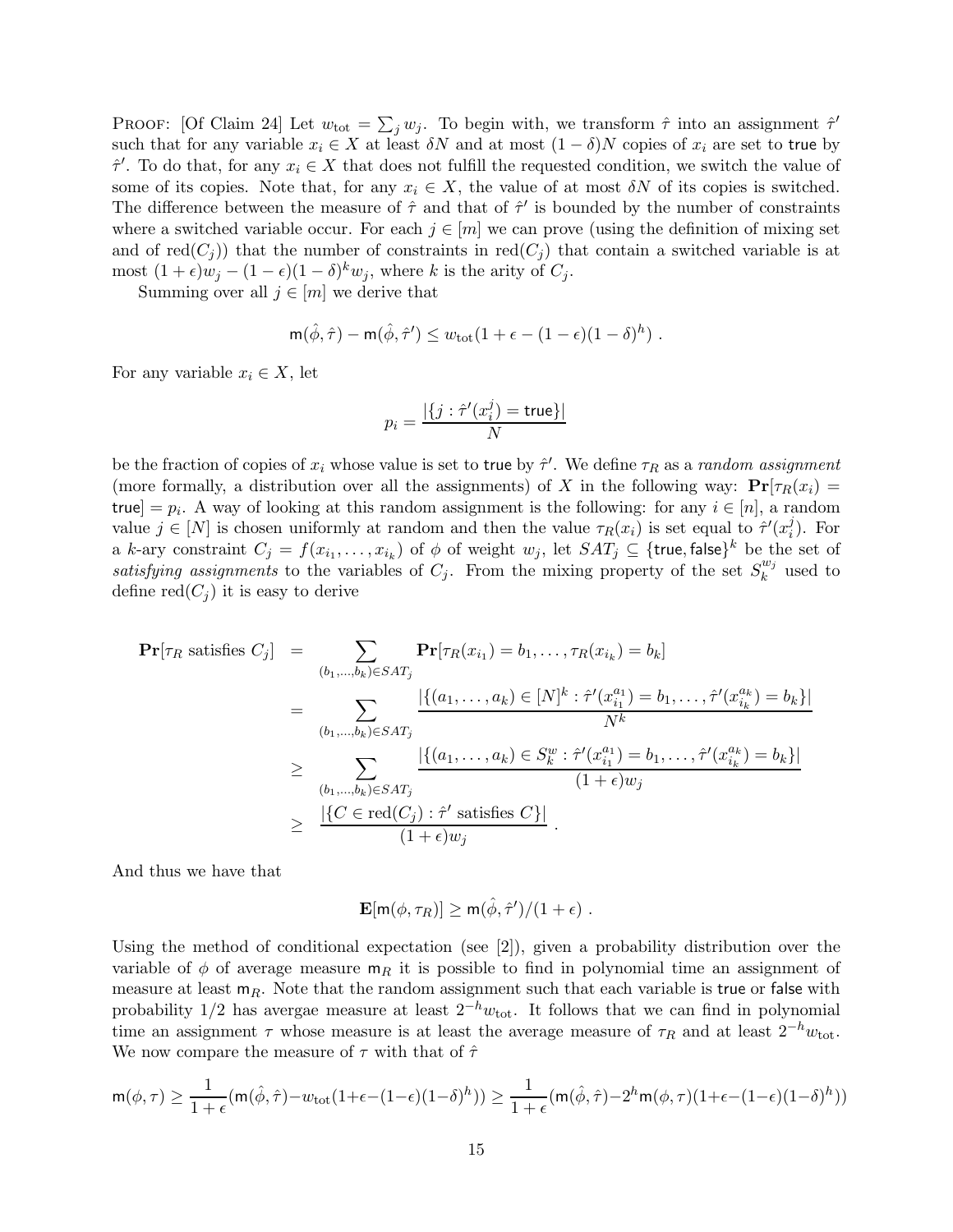$$
\mathsf{m}(\phi,\tau) \ge \frac{1}{(1+\epsilon+2^h(1+\epsilon-(1-\epsilon)(1-\delta)^h))}\mathsf{m}(\hat{\phi},\hat{\tau})
$$

From the above claims we have that given a solution  $\hat{\tau}$  for  $\hat{\phi}$  whose performance ratio is at most r, we can construct in polynomial time a solution  $\tau$  for  $\phi$  whose performance ratio is at most

$$
\frac{\mathsf{opt}(\phi)}{\mathsf{m}(\phi,\tau)} \leq \frac{\mathsf{opt}(\hat{\phi})/(1-\epsilon)}{\mathsf{m}(\hat{\phi},\hat{\tau})/(1+\epsilon+2^h(1+\epsilon-(1-\epsilon)(1-\delta)^h))} \leq \frac{(1+\epsilon+2^h(1+\epsilon-(1-\epsilon)(1-\delta)^h))}{1-\epsilon}r \leq 1+\alpha(r-1).
$$

We have thus shown that MAX WEIGHT  $\mathcal{F} \leq_{\text{AP}}^{\alpha}$  MAX  $\mathcal{F}$ .

The following non-approximability results are proved in [5, 32, 23].

**Theorem 25** *The following holds for any*  $\gamma > 0$  *(unless*  $P = NP$ *):* 

- MAX WEIGHT E2SAT *is not*  $(22/21 \gamma)$ *-approximable;*
- MAX WEIGHT E3SAT *is not*  $(8/7 \gamma)$ *-approximable;*
- MAX WEIGHT 2CSP *is not*  $(10/9 \gamma)$ *-approximable.*

From Theorem 22, all the previous results also hold for the unweighted versions of the mentioned problems. No explicit non-approximability result was known for the unweighted versions before.

# 6 Conclusions

We studied the approximability properties of several weighted problems, by comparing them with the respective unweighted versions. For a very general and natural class of weighted problems, we showed that if a problem in the class is hard to approximate within  $r$ , then its polynomially bounded weighted version is hard to approximate within  $r-o(1)$ . Then we considered specific problems, and we showed that the unweighted versions of MIN VERTEX COVER, MIN SAT, MAX CUT, MAX 2SAT. and MAX EkSAT are exactly as hard to approximate as their weighted versions. The reductions for Max Cut implied an improved non-approximability result for the problem, and the reductions for MAX E3SAT and MAX 2SAT gave the first explicit non-approximability results for these problems.

Our results hold for any constraint satisfaction problem without unary constraints, such as the d-Regular Hypergraph Trasversal studied by Alimonti [1] and by Kann, Lagergren and Panconesi [26] and the MAX  $k$  CUT (also known as MAX  $k$ -COLORABLE SUBGRAPH) studied by Papadimitriou and Yannakakis [31] and by Kann, Khanna, Lagergren and Panconesi [25].

We believe that our reduction can be extended to the general MAX SAT problem. This should require the construction of k-ary  $(n, w, \epsilon, \delta)$ -mixing sets with  $k = n^{\Omega(1)}$  and a 1-AP reduction from the general Max Sat problem to the restriction of Max Sat to formulas without unary constraints. The latter step seems quite difficult.

⋄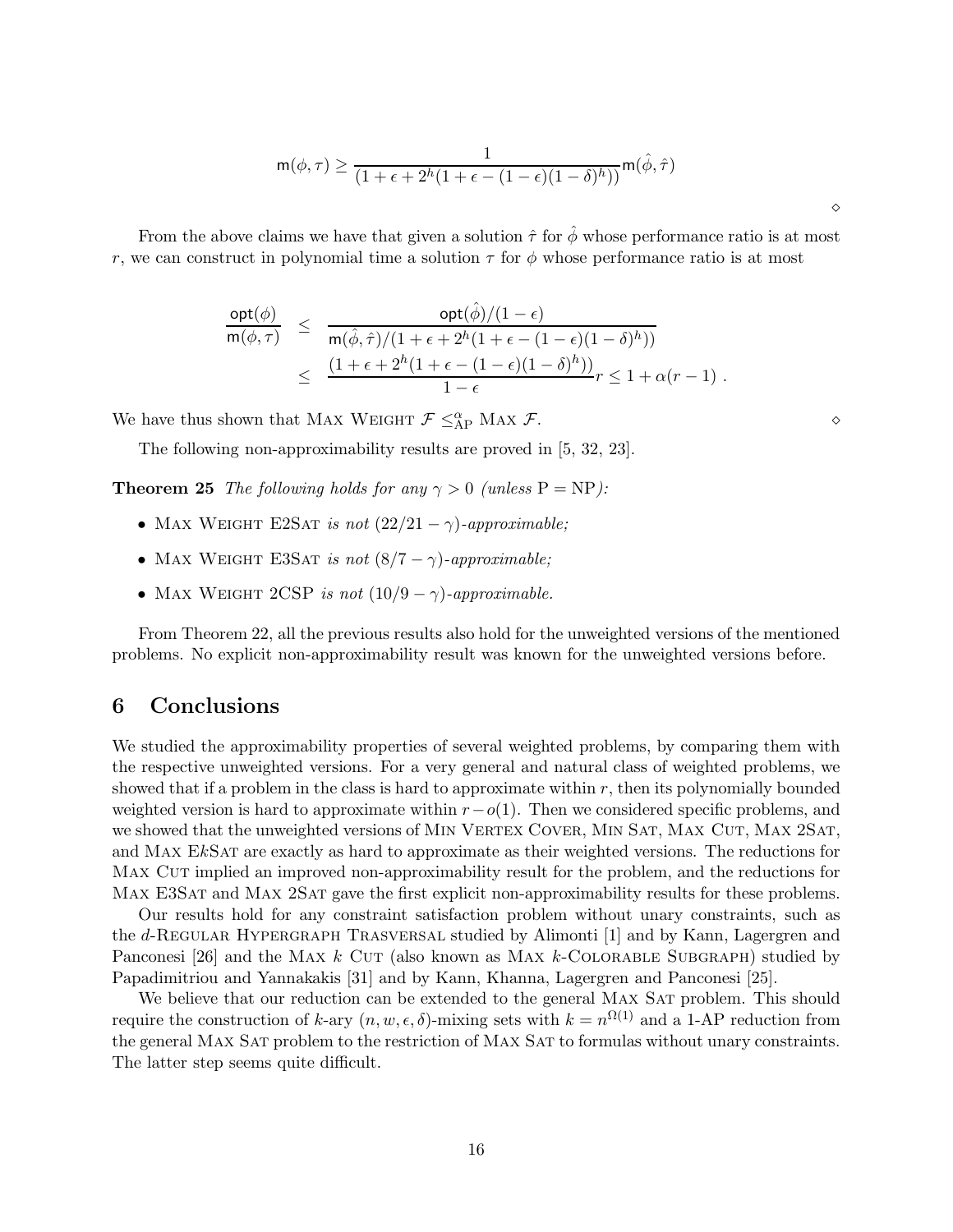### Acknowledgements

We wish to thank Viggo Kann for having read a preliminary version of this paper and for suggesting some useful modifications.

# References

- [1] P. Alimonti Non-oblivious local search for graphs and hypergraphs coloring problems. In *Proc. 21st Workshop on Graph-Theoretic Concepts in Computer Science*, 167–180, LNCS 1017, Springer-Verlag, 1995.
- [2] N. Alon and J. Spencer. *The Probabilistic Method*. Wiley Interscience, 1992.
- [3] S. Arora, C. Lund, R. Motwani, M. Sudan, and M. Szegedy. Proof verification and hardness of approximation problems. In *Proc. 33rd IEEE Symposium on Foundations of Computer Science*, 14–23, 1992.
- [4] S. Arora and S. Safra. Probabilistic checking of proofs: a new characterization of NP. In *Proc. 33rd IEEE Symposium on Foundations of Computer Science*, 2–13, 1992.
- [5] M. Bellare, O. Goldreich, and M. Sudan. Free bits, PCP's and non-approximability. *SIAM Journal on Computing*, 27:804–915, 1998.
- [6] M. Bellare, S. Goldwasser, C. Lund, and A. Russell. Efficient probabilistically checkable proofs and applications to approximation. In *Proc. 25th ACM Symposium on Theory of Computing*, 294–304, 1993.
- [7] M. Bellare and M. Sudan. Improved non-approximability results, In *Proc. 26th ACM Symposium on Theory of Computing*, 184–193, 1994.
- [8] R. Boppana and M.M. Halldórsson. Approximating maximum independent sets by excluding subgraphs, *Bit* 32:180–196, 1992.
- [9] D.P. Bovet and P. Crescenzi. *Introduction to the Theory of Complexity*. Prentice-Hall, 1994.
- [10] P. Crescenzi and V. Kann. A compendium of NP optimization problems. Latest version available on-line at http://www.nada.kth.se/∼viggo/problemlist/compendium.html.
- [11] P. Crescenzi, V. Kann, R. Silvestri, and L. Trevisan. Structure in approximation classes. In *Proc. 1st Computing and Combinatorics Conference*, 539–548, LNCS 959, Springer-Verlag, 1995.
- [12] P. Crescenzi and L. Trevisan. On approximation scheme preserving reducibility and its applications. In *Proc. 14th Conference on Foundations of Software Technology and Theoretical Computer Science*, 330–341, LNCS 880, Springer-Verlag, 1994.
- [13] H. Davenport. *Multiplicative Number Theory*, Second Edition. Springer-Verlag, 1980.
- [14] U. Feige, S. Goldwasser, L. Lovasz, S. Safra, and M. Szegedy. Interactive proofs and the hardness of approximating cliques, *Journal of the ACM*, 43(2):268–292, 1996.
- [15] U. Feige and J. Kilian. Two prover protocols low error at affordable rates, In *Proc. ACM 26th Symposium on Theory of Computing*, 172–183, 1994.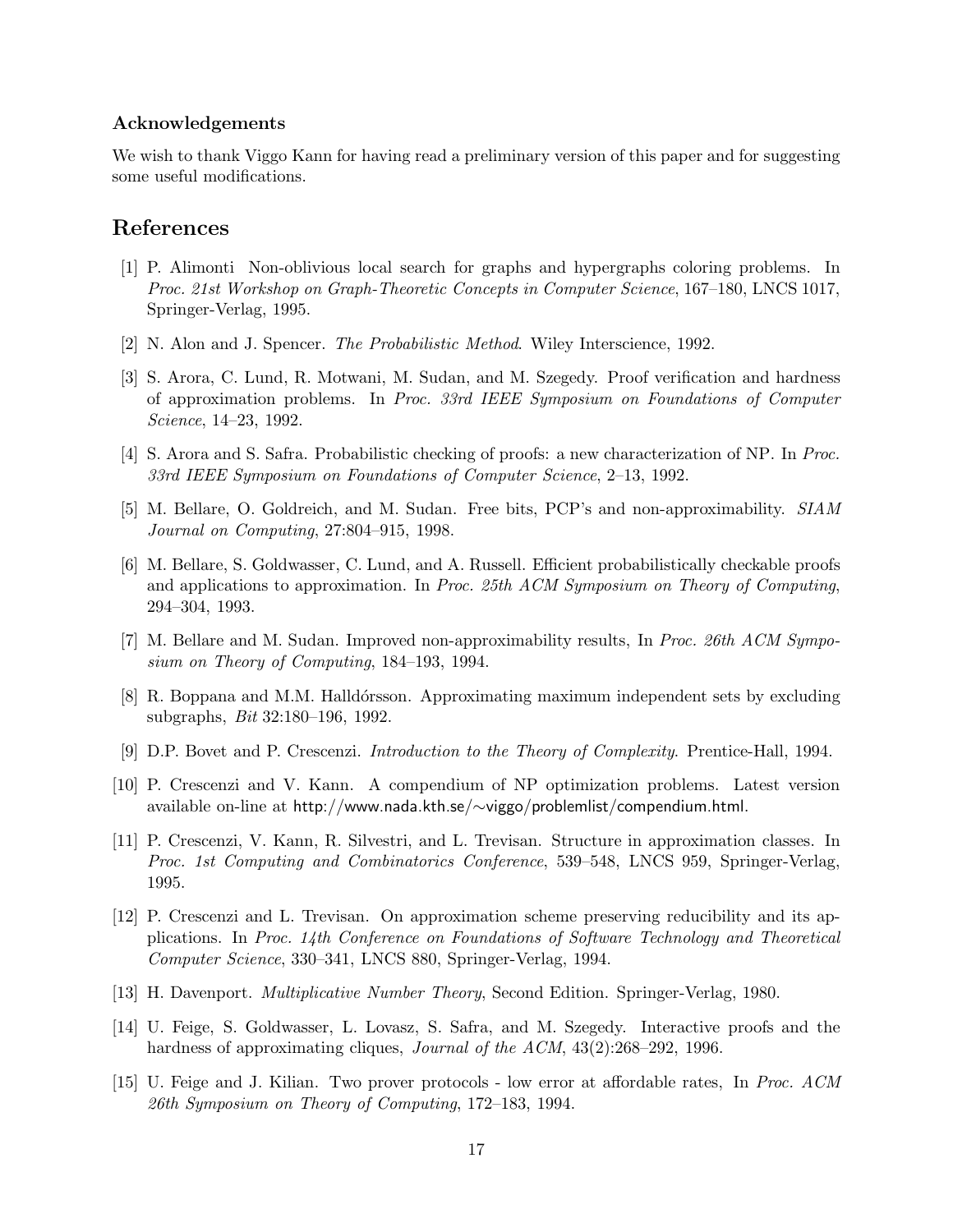- [16] M.R. Garey and D.S. Johnson. Strong NP-completeness results: motivation, examples, and implications. *Journal of the ACM*, 25:499–508, 1978.
- [17] M.R. Garey and D.S. Johnson. *Computers and Intractability: a Guide to the Theory of NP-Completeness*. Freeman, 1979.
- [18] F. Gavril. Cited in [17], page 134.
- [19] O. Goldreich and A. Wigderson. Tiny families of mixing functions. In *Proc. 26th ACM Symposium on Theory of Computing*, 574–583, 1994.
- [20] M.M. Halldórsson. Approximations via partitioning, Technical Report IS-RR-95-0003F. JAIST, March 1995.
- [21] J. Håstad. Testing the long code and hardness for clique. In *Proc. 28th ACM Symposium on Theory of Computing*, 11–19, 1996.
- [22] J. Håstad. Clique is hard to approximate within  $n^{1-\epsilon}$ . In *Proc. 37th IEEE Symposium on Foundations of Computer Science*, 627–636, 1996.
- [23] J. Håstad. Some optimal inapproximability results. In *Proc. 29th ACM Symposium on Theory of Computing*, 1–10, 1997.
- [24] O.H. Ibarra and C.E. Kim. Fast approximation for the knapsack and sum of subset problems, *Journal of the ACM*, 22:463–468, 1975.
- [25] V. Kann, S. Khanna, J. Lagergren, and A. Panconesi. On the hardness of approximating Max k-Cut and its dual. *Chicago Journal of Theoretical Computer Science*, 2, 1997.
- [26] V. Kann, J. Lagergren, and A. Panconesi. Approximability of maximum splitting of k-sets and some other APX-complete problems. *Information Processing Letters*, 58:105–110, 1996.
- [27] S. Khanna, R. Motwani, M. Sudan, and U. Vazirani. On syntactic versus computational views of approximability. In *Proc. 35th IEEE Symposium on Foundations of Computer Science*, 819–830, 1994.
- [28] A. Lubotzky, R. Phillips, and P. Sarnak. Ramanujan graphs. *Combinatorica*, 8(3):261–277, 1988.
- [29] M.V. Marathe and S.S. Ravi. On approximation algorithms for the minimum satisfiability problem. *Information Processing Letters*, 58(1):23–29, 1996.
- [30] G.L. Nemhauser and L.E. Trotter. Vertex packing: structural properties and algorithms. *Mathematical Programming*, 8:232–248, 1975.
- [31] C. H. Papadimitriou and M. Yannakakis. Optimization, approximation, and complexity classes. *Journal of Computer and System Sciences*, 43:425–440, 1991. Preliminary version in *Proc. of STOC'88*.
- [32] L. Trevisan, G. Sorkin, M. Sudan, and D.P. Williamson. Gadgets, approximation, and linear programming. In *Proc. 37th IEEE Symposium on Foundations of Computer Science*, 617–626, 1996.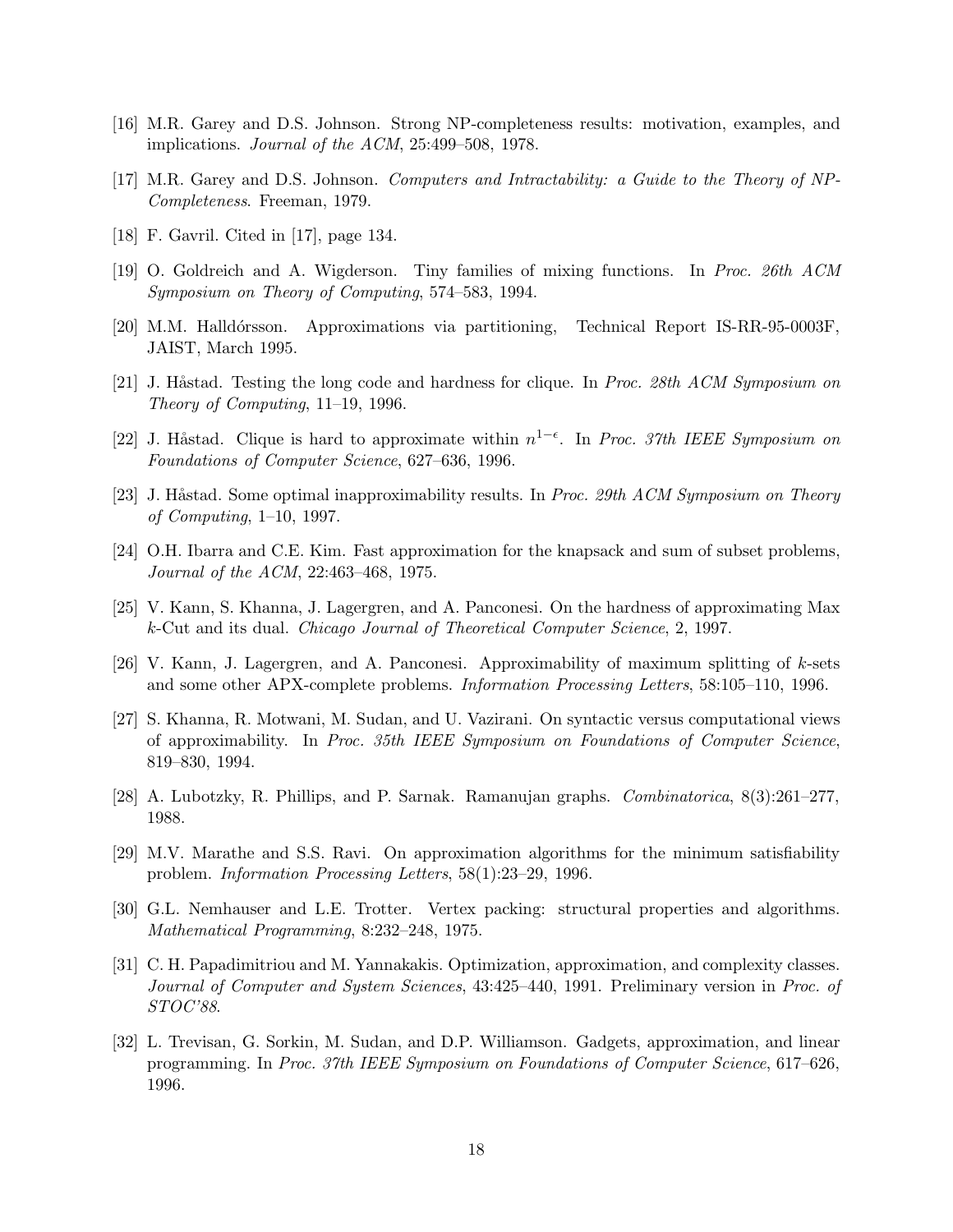- [33] M. Yannakakis On the approximation of maximum satisfiability. *Journal of Algorithms*, 17:475–502, 1994.
- [34] M. Zimand. Weighted NP optimization problems: logical definability and approximation properties. In *Proc. 10th IEEE Conference on Structure in Complexity Theory*, 12–28, 1995.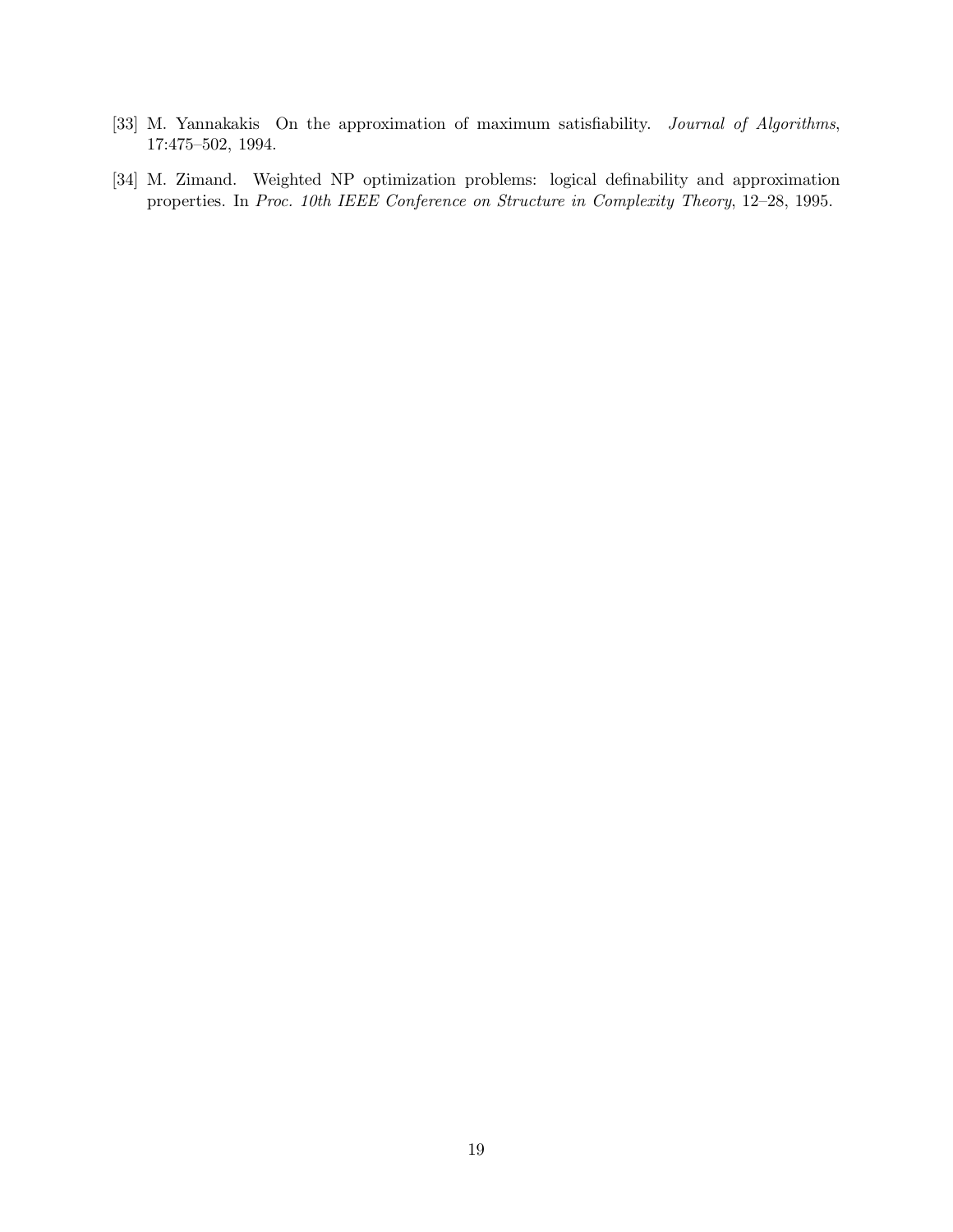# Appendix

### A.1 Proof of Theorem 13

We first recall the following folklore result about the mixing properties of expander graphs.

**Lemma 26 (see for instance [19])** Let  $G = (V, E)$  be a d-regular graph, let  $\lambda$  be an upper bound *on the absolute values of all the eigenvalues, save the biggest one, of the adjacency matrix of* G*, let* A *and* B *be any two disjoint sets of vertices, then*

$$
\left| Cut(A, B) - \frac{d}{|V|} |A||B| \right| \leq \lambda \sqrt{|A||B|}.
$$

As is well known, the largest eigenvalue of the adjacency matrix of a d-regular graph is equal to d, thus we need graphs with second largest eigenvalue much smaller than d. Ramanujan graphs meet our requirement.

**Theorem 27** ([28], Theorem 4.4) Let p and q be primes such that  $p \equiv q \equiv 1 \pmod{4}$  and  $q > p$ . Then there exists a graph  $Y^{p,q}$  that is  $p + 1$ -regular, has  $q + 1$  vertices, and such that the *second largest eigenvalue of its adjacency matrix is at most*  $2\sqrt{p}$ *.* 

Dirichlet's stronger version of the Prime Number Theorem helps understanding the density of primes of the form  $4k + 1$ . Let  $\pi_{b,c}(n)$  be the number of primes  $p \leq n$  such that  $p \equiv c \pmod{b}$ , and let  $\phi(n)$  be the Euler function, then the following theorem holds.

Theorem 28 *If* b *and* c *are co-prime, then*

$$
\lim_{n \to \infty} \frac{\pi_{b,c}(n)}{n/\ln n} = \frac{1}{\phi(b)}.
$$

The above theorem is due to Dirichlet, Hadamard, and de la Vallèe Poussin, and a proof can be found in [13]. Let now  $l_{b,c}(n)$  be the smallest prime  $p \geq n$  such that  $p \equiv c \pmod{b}$ . From the above Theorem, it is an easy exercise to show that

$$
\lim_{n \to \infty} \frac{l_{4,1}(n)}{n} = 1.
$$

Said another way, for any  $\epsilon$ , a constant  $n_0$  exists such that for any  $n \geq n_0$  a prime  $n \leq p \leq n(1+\epsilon)$ exists such that  $p \equiv 1 \pmod{4}$ .

We are now able to prove Theorem 13. Let  $n_0$  be such that for any  $m \geq 2n_0 - 1$  a prime  $p \equiv 1$ (mod 4) exists such that  $m \le p \le m(1 + \epsilon/2)$ . Let  $c = \max\{n_0, 32/(\epsilon^2 \delta^2)\}.$ 

Consider any  $n \ge n_0$  and any  $w cn \le w \le n^2$ . If  $w > n^2/(1+\epsilon/2)$  then the bipartite graph  $K_{n,n}$ is clearly  $(n, w, \epsilon, \delta)$ -mixing. Otherwise, the above conditions imply the existence of two primes  $p \equiv q \equiv 1 \pmod{4}$  such that

$$
2n - 1 \le q \le (2n - 1)(1 + \epsilon/2) \le 2n(1 + \epsilon/2) - 1,
$$
  

$$
2w/n - 1 \le p \le (2w/n - 1)(1 + \epsilon/2) \le 2w/n(1 + \epsilon/2) - 1.
$$

That is,

$$
\frac{w}{n^2(1+\epsilon/2)} \le \frac{p+1}{q+1} \le \frac{w(1+\epsilon/2)}{n^2}
$$